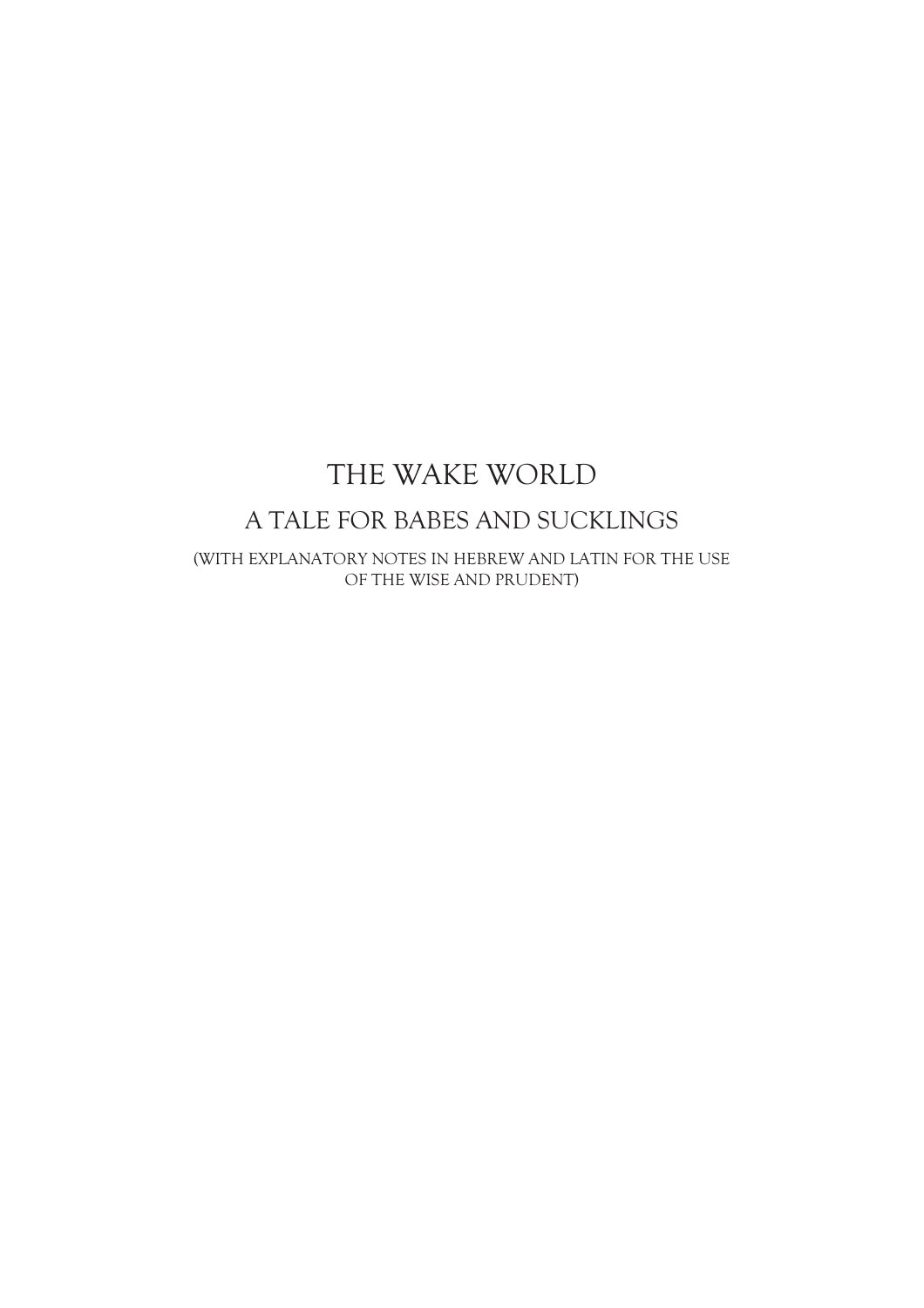... un cantique Allégorique, hébraïque, et mystique. PANNY.

Except ye become as little children, ye shall in no wise enter into the Kingdom of Heaven.—ANON.

כלחי מליו רכתימיז לאינוז רעאלז זנרקז זכלא 333 וער השחא חוו מתכסייז אליז  $_{\rm 334}$ הכי הוא דרחילגא לגלאה והשתא אתגלייו מליז  $335.$ קדישא צתיקא קמי  $85$   $877$ מלנא וגלי XYX  $x$ בירנ $x$ بنوابهم  $828$ ורבית קמי עיאול בכסופא דלא הלמור בניז  $x$ **IDRA SUTA VIII** 

Ra-asa isalamanu para-di-zododa ol-kari-nu aäö iali-pire-gahe qui-inu enai butamonu od inoasa ni pa-ra-diala; kasaremeji ugeare kahiralanu, od zodonake lukifatanu paresa ta vavale-zodirenu tolhami. ... Irejila kahis-a da das pa-aotza busada caosago, das kahisa, od ipuranu teloahe karekareka ois-alamahe lonukaho od Vovina karebafe?

AVÉ.

Owe ni Ifa ipa Omoran ni imõ-Bi a ba wipe mõ-Qmoran a mõ.

African Proverb.

De las cosas mas seguras, mas seguro es duvidar. Spanish Proverb.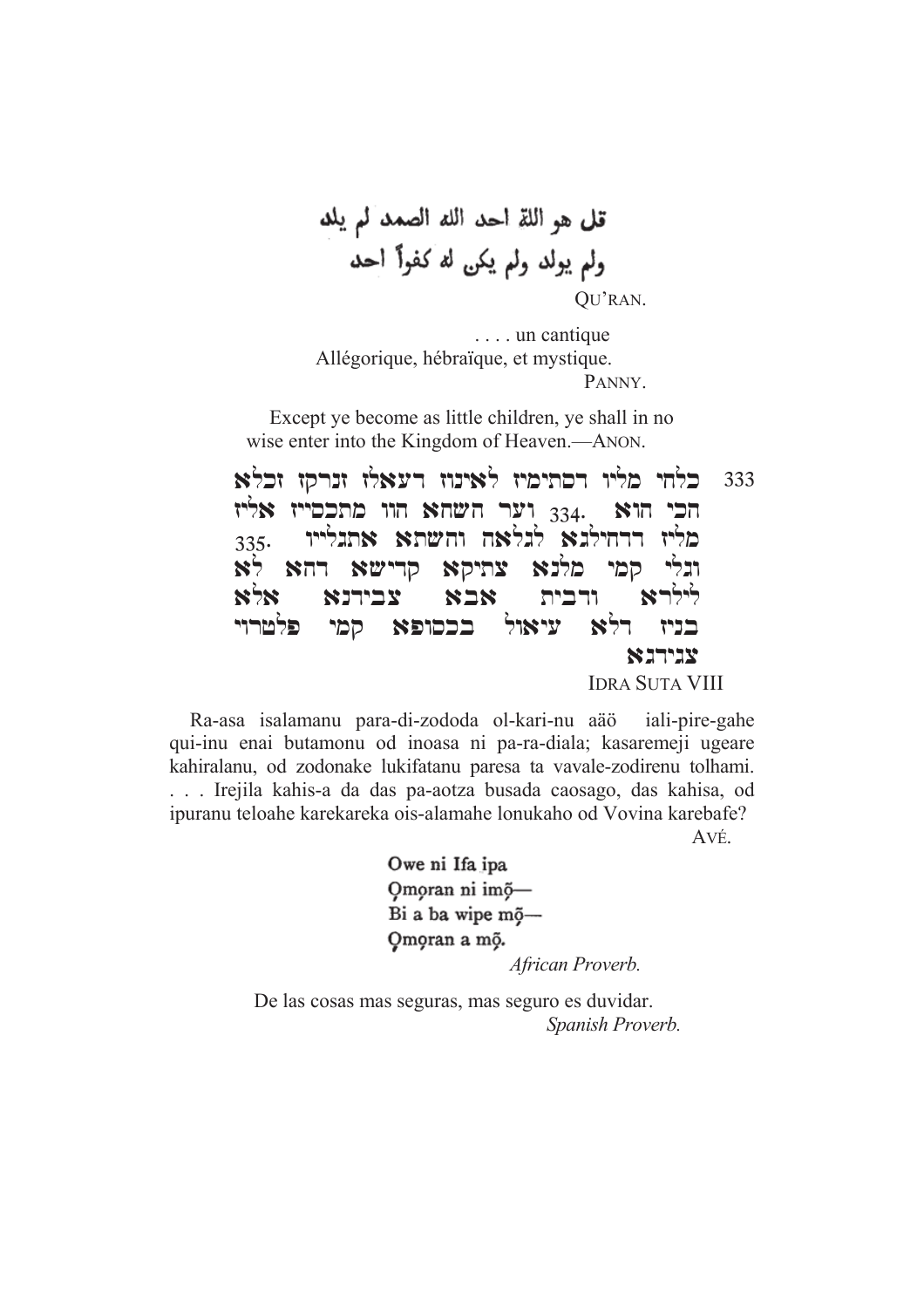— tua scienza Che vuol. la cosa è più perfetta Ō Più senta 'l bene, e così la doglienza. DANTE.

AAAŌŌŌZŌRAZAZZZAIEŌZAZAEEEIIIZAIEŌZŌAKHŌ FOOOYTHŌFZAOZAFZĒĒĒZZĒĒZAOZAKHŌZAĒKHEYEIT YXAALETHYKH—This is the Name which you must speak in the

interior world

**JESUS CHRIST.** 

## इमे च सम्मा विहरेयु भिक्लू। बसुन्नो लोको ब्रहतेहि बस्त ॥

MAHAPARINIBBANNA SUTTA.

Hy is noch bisch, noch bleesch: de wyste ban ons allen

En weet niet wat hy is: hy kan oock licht onthallen.

**DANIEL HEINZ.** 

Dianae sumus in fide Puellae et pueri integri Dianam pueri integri Puellaeque canamus. CATULLUS.

# 美言可以市尊差行可以加人

TAO TEH KING (HWAINAN'S V.L.)

Αστερες μεν 'μφι χαλαν σελανναν'  $\dot{a}\psi$  αποχρυπτοισι φαεννον είδος  $\delta$ πποτα πληθοισα μαλιστα λαμπη  $\gamma$ αν έπι πασαν **SAPPHO**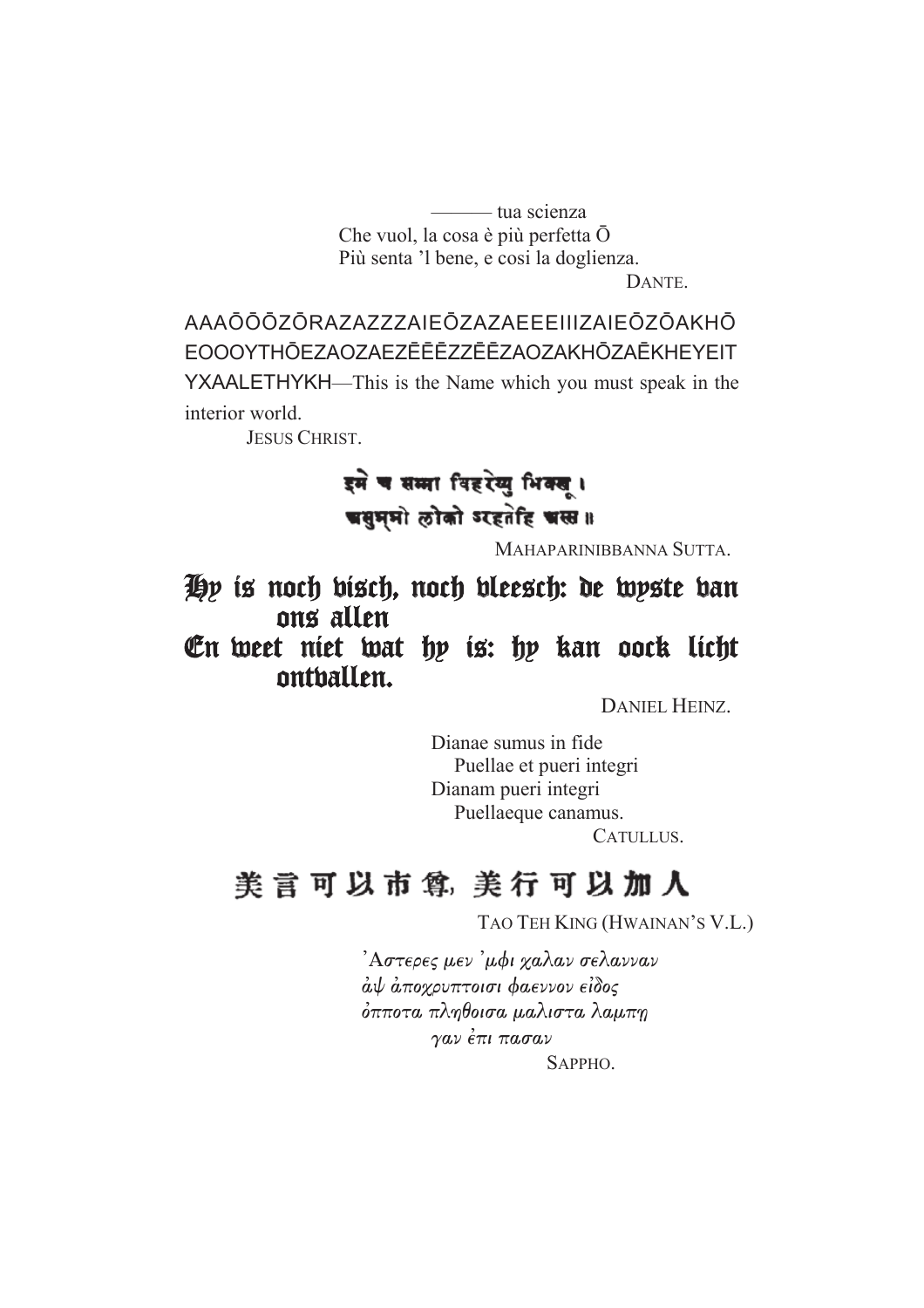## उपदेशं हि मुद्राखां यो दो दन्ने सांप्रदायिकम् ॥ स रव श्रीगुरु; खानी साझादीश्वर रव सः ॥ HATHAYOGA PRADIPIKA

Teleter  $\mathcal{L} \neq \mathcal{L} \text{ and } \mathcal{L} \subseteq \mathcal{L} \text{ and } \mathcal{L} \subseteq \mathcal{L} \text{ and } \mathcal{L} \subseteq \mathcal{L}$  $\mathbb{Z}^n \boxtimes \mathbb{Z}^n \boxtimes \mathbb{Z}^n \boxtimes \mathbb{Z}^n$ 10 第二十九点增加的 h fitt? m m 1H=IAY  $\mathscr{L}\text{-}{\textstyle\sum}\mu\mathscr{L}\text{-}{\textstyle\sum}\mu\mathscr{L}\text{-}{\textstyle\sum}\mu\mathscr{L}$  $\mathcal{A} \equiv M \quad \text{and} \quad \mathcal{A} \equiv \mathbb{I}$ 

**STELE OF ANKH-F-N-KHONSU.**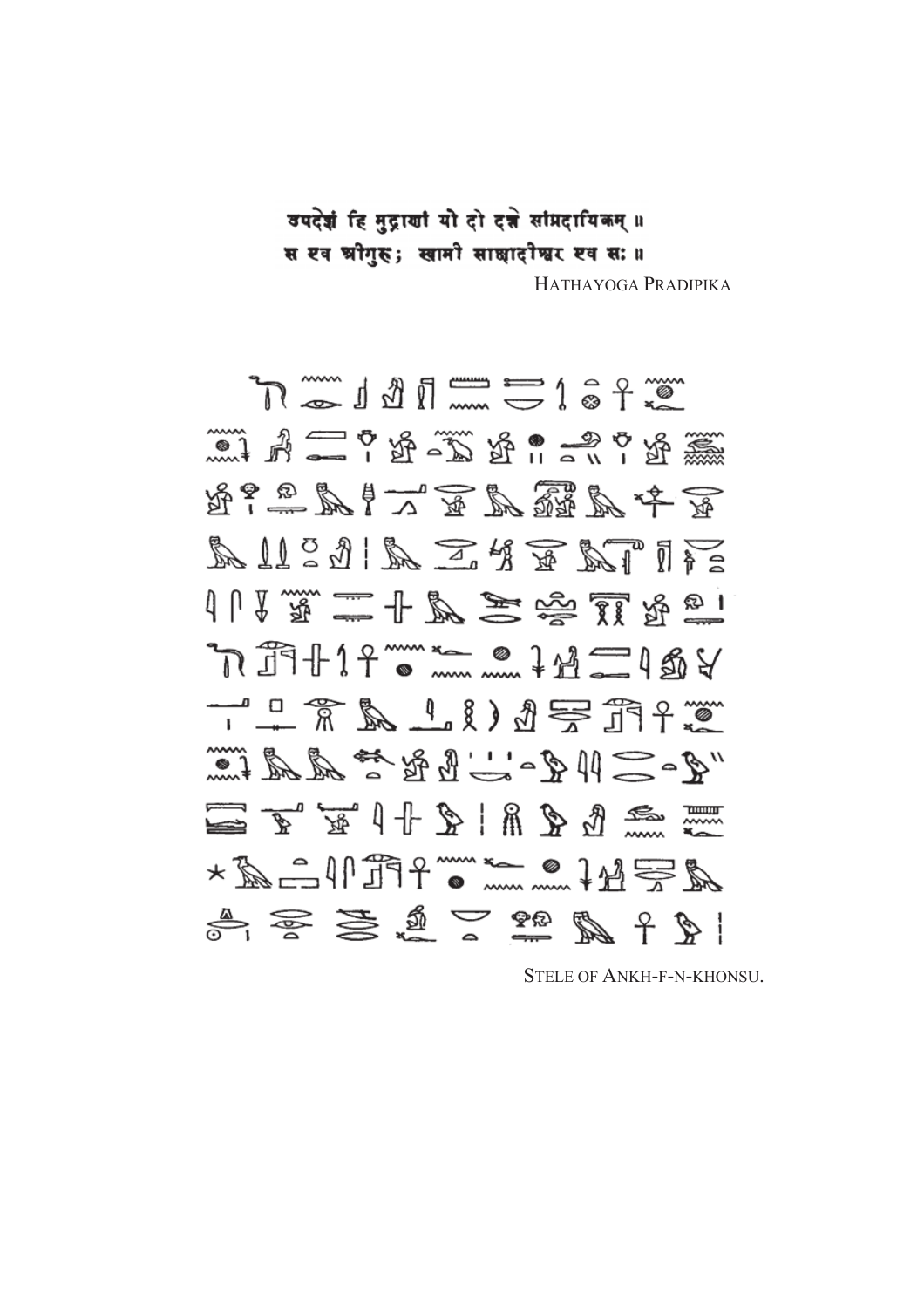M<sup>Y</sup> name is Lola, because I am the Key of Delights, and the Virgo Mundi. other children in my dream call me Lola Daydream. When I am awake, you see, I know that I am dreaming, so they must be very silly children, don't you think? There are people in the dream too, who are quite grown up and horrid; but the really important thing is the wake-up person. There is only one, for there never could Adonai. be any one like him. I call him my Fairy Prince. He rides a horse with beautiful wings like a swan, or sometimes a strange creature Pegasus. like a lion or a bull, with a woman's face and breasts, and she has unfathomable eyes.

My Fairy Prince is a dark boy, very comely; I think every one must V.V.V.V.V. love him, and yet every one is afraid. He looks through one just as if one had no clothes on in the Garden of God, and he had made one, and one could do nothing except in the mirror of his mind. He never laughs or frowns or smiles; because, whatever he sees, he sees what is beyond as well, and so nothing ever happens. His mouth is redder than any roses you ever saw. I wake up quite when we kiss each other, and there is no dream any more. But when it is not trembling on mine, I see kisses on his lips, as if he were kissing some one that one could not see.

Now you must know that my Fairy Prince is my lover, and one day he will come for good and ride away with me and marry me. I shan't tell you his name because it is too beautiful. It is a great secret between us. When we were engaged he gave me such a beautiful ring.

Sphinx.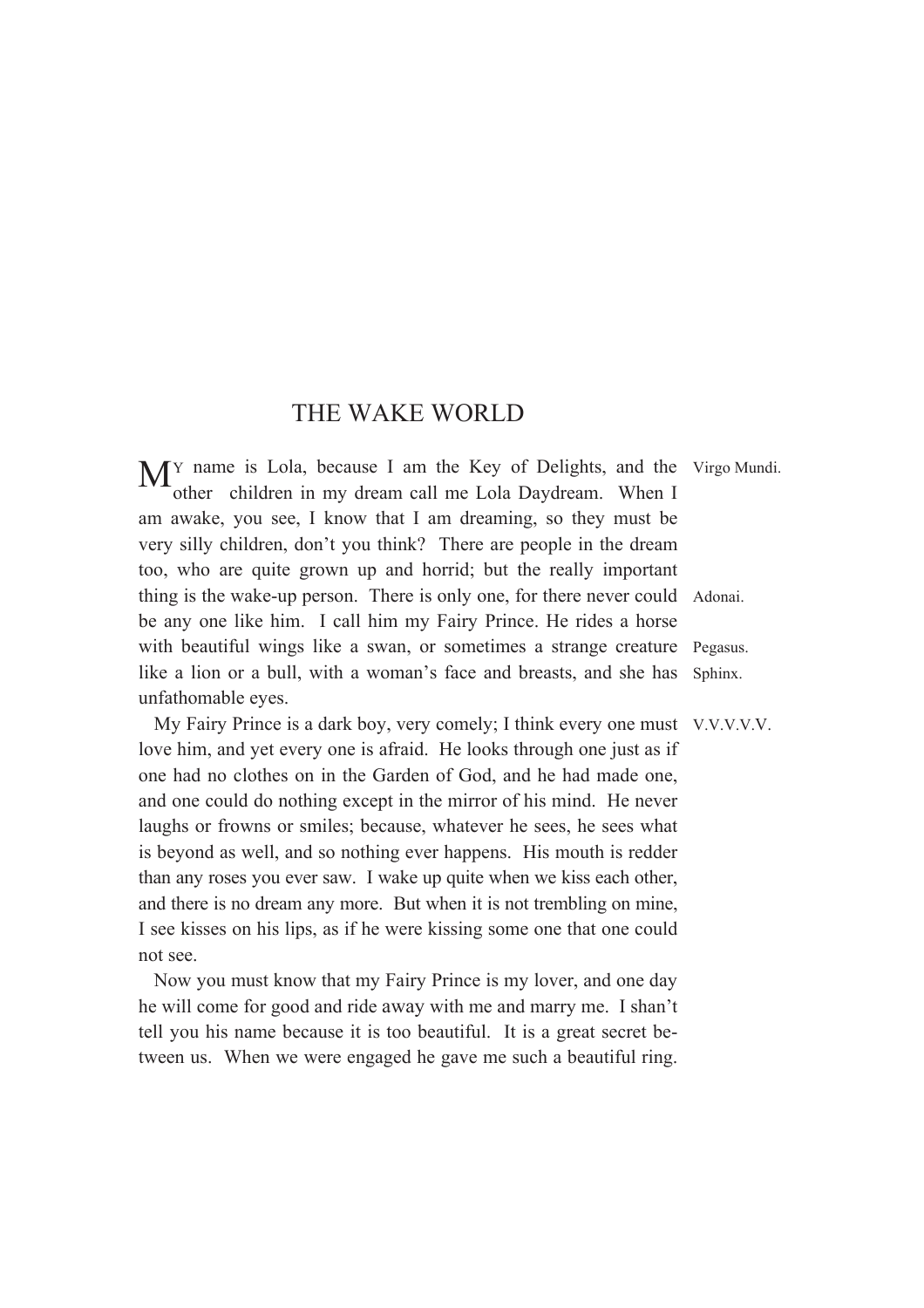Sigilla annuli. 1. Cognominis 666. 2. I Ordinis. 3. II Ordinis 4. III Ordinis.

Incantatio.

It was like this. First there was his shield, which had a sun on it and some roses, all on a kind of bar; and there was a terrible number written on it. Then there was a bank of soft roses with the sun shining on it, and above there was a red rose on a golden cross, and then there was a three-cornered star, shining so bright that no-one could possibly look at it unless they had love in their eyes; and in the middle was an eye without an eyelid. That could see anything, I should think, but you see it could never go to sleep, because there wasn't any eyelid. On the sides were written I.N.R.I. and T.A.R.O., which mean many strange and beautiful things, and terrible things too. I should think any one would be afraid to hurt any one who wore that ring. It is all cut out of an amethyst, and my Fairy Prince said: "Whenever you want me, look into the ring and call me ever so softly by name. and kiss the ring, and worship it, and then look ever so deep down into it, and I will come to you." So I made up a pretty poem to say every time I woke up, for you see I am a very sleepy girl, and dream ever so much about the other children; and that is a pity, because there is only one thing I love, and that is my Fairy Prince. So this is the poem I did to worship the ring, part is in words, part is in pictures. You must pick out what the pictures mean, and then it all makes poetry.

#### THE INVOCATION OF THE RING

ADONAI! Thou inmost  $\Delta$ , Self-glittering image of my soul Strong lover to thy Bride's desire. Call me and claim me and control! I pray Thee keep the holy tryst Within this ring of Amethyst.

For on mine eves the golden  $\odot$ Hath dawned; my vigil slew the Night.

 $\overline{4}$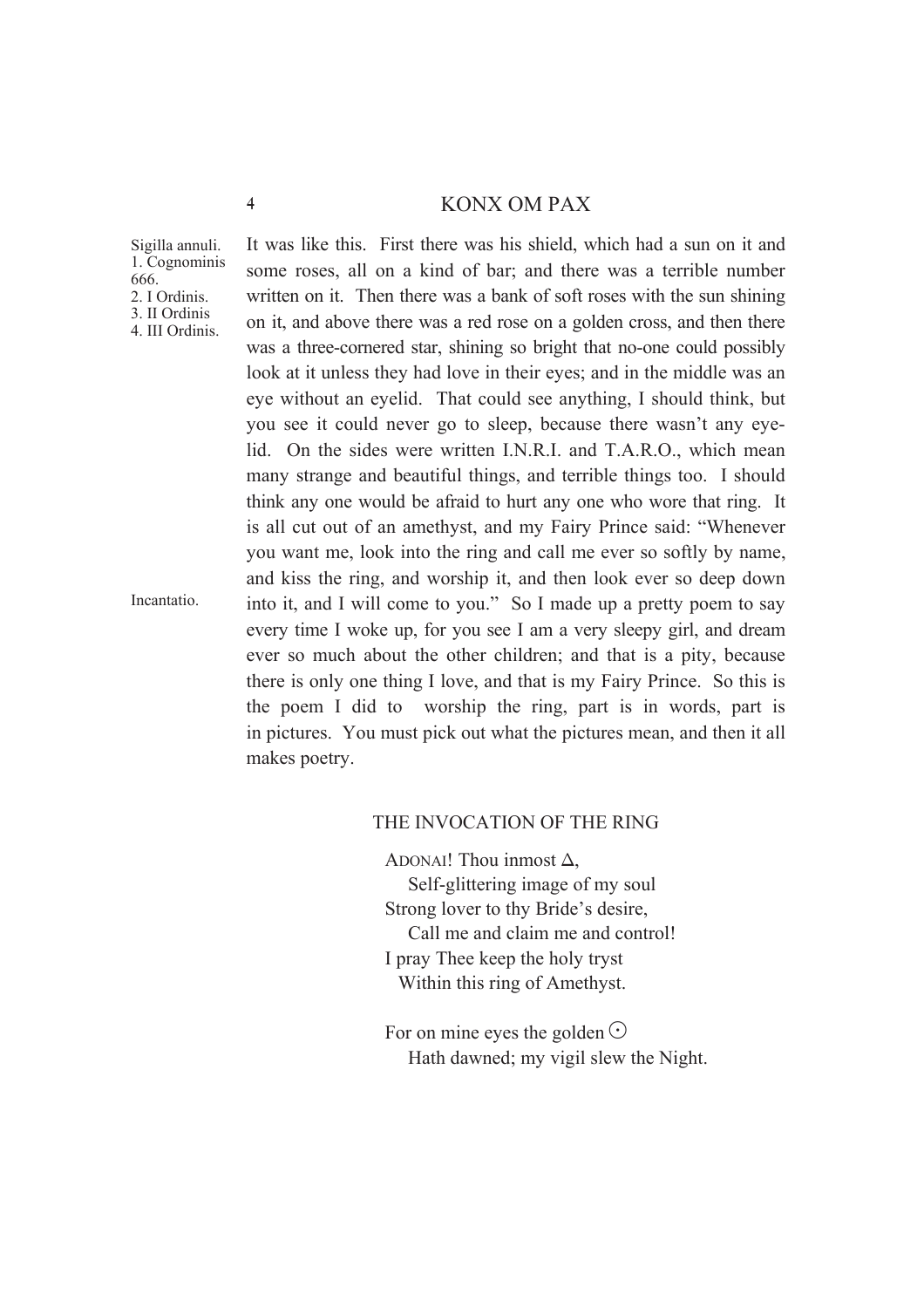I saw the image of the One; I came from darkness into L.V.X. I pray Thee keep the holy tryst Within this ring of Amethyst.

I.N.R.I.—me crucified,

Me slain, interred, arisen, inspire T.A.R.O. - me glorified, Anointed, fill with frenzied  $\Delta$ ! I pray Thee keep the holy tryst Within this ring of Amethyst.

I eat my flesh: I drink my blood I gird my loins: I journey far: For thou hast shown  $\bigcirc$ , +,  $y$ , 777, καμήλον, I pray Thee keep the holy tryst Within this ring of Amethyst.

Prostrate I wait upon thy will, Mine Angel, for this grace of union. O let this Sacrament distil Thy conversation and communion. I pray Thee keep the holy tryst Within this ring of Amethyst.

I have not told you anything about myself, because it doesn't really matter; the only thing I want to tell you about is my Fairy Prince. But as I am telling you all this, I am seventeen years old, and very fair when you shut your eyes to look; but when you open them, I am really dark, with a fair skin. I have ever such heaps of hair, and big, big, round eyes, always wondering at everything. Never mind, it's only a nuisance. I shall tell you what happened one day when I said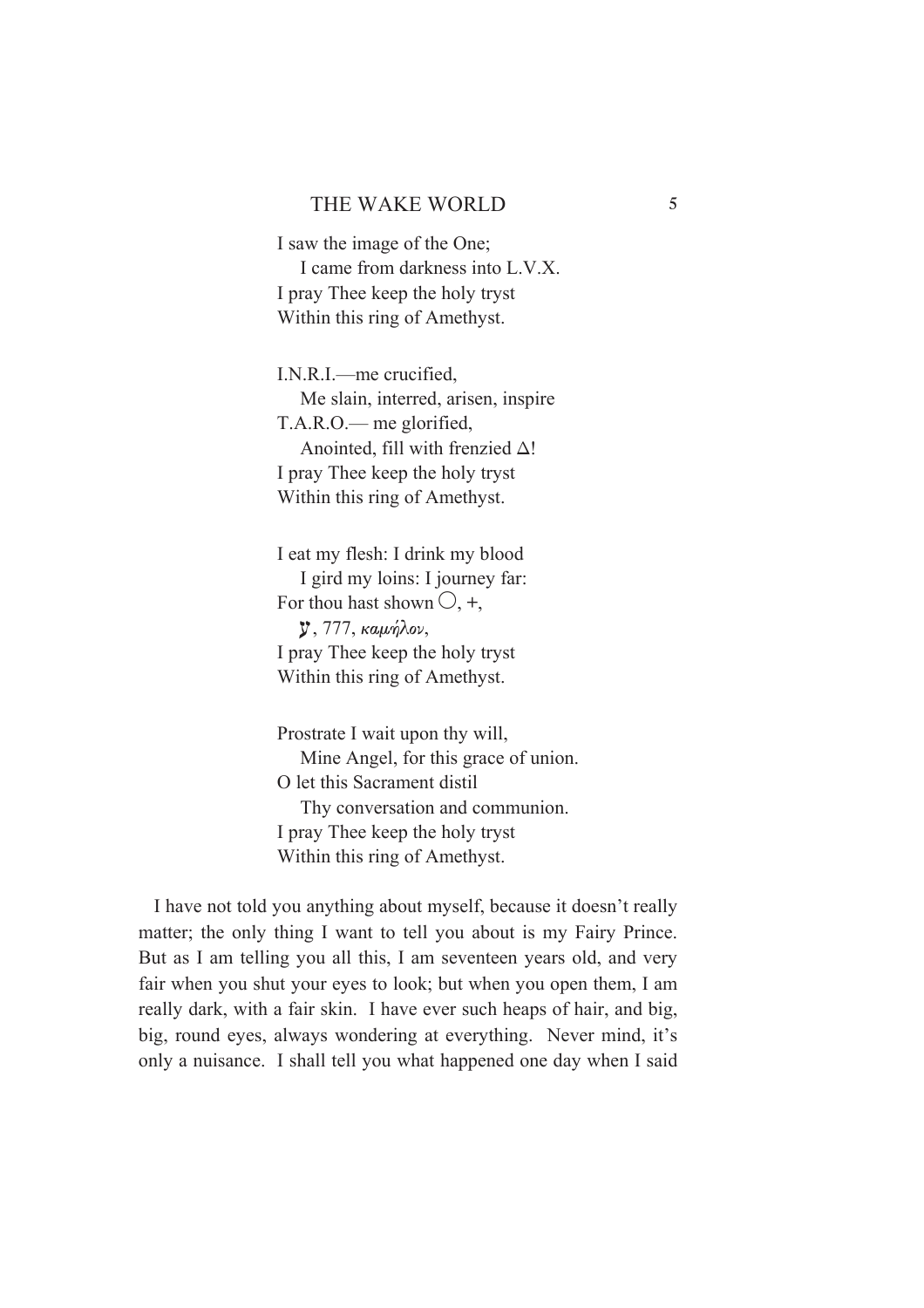the poem to the ring. I wasn't really quite awake when I began, but as I said it, it got brighter and brighter, and when I came to "ring of amethyst" the fifth time (there are five verses, because my lover's name has five V's in it), he galloped across the beautiful green sunset, spurring the winged horse, till the blood made all the sky turn rosy red. So he caught me and set me on his horse, and I clung to his neck as we galloped into the night. Then he told me he would take me to his Palace and show me everything, and one day when we were married I should be mistress of it all. Then I wanted to be married to him at once, and then I saw it couldn't be, because I was so sleepy and had bad dreams, and one can't be a good wife if one is always doing that sort of thing. But he said I would be older one day, and not sleep so much, and every one slept a little, but the great thing was not to be lazy and contented with the dreams, so I mean to fight hard.

By and by we came to a beautiful green place with the strangest house you ever saw. Round the big meadow there lay a wonderful Regnum Spatii snake, with steel gray plumes, and he had his tail in his mouth, and Palatium Otz kept on eating and eating it, because there was nothing else for him to eat, and my Fairy Prince said he would go on like that till there was nothing left at all. Then I said it would get smaller and smaller and crush the meadow and the palace, and I think perhaps I began to But my Fairy Prince said: "Don't be such a silly!" and I cry. wasn't old enough to understand all that it meant, but one day I should; and all one had to do was to be as glad as glad. So he kissed me, and we got off the horse, and he took me to the door of the house, and we Ceremonium went in. It was frightfully dark in the passage, and I felt tied so that I couldn't move, so I promised to myself to love him always, and he kissed me. It was dreadfully, dreadfully dark though, but he said not to be afraid, silly! And it's getting lighter, now keep straight forward, darling! And then he kissed me again, and said: "Welcome to my Palace!"

I will tell you all about how it was built, because it is the most

Advenit Adonai.

Chiim

 $0^{\circ}=0^{\circ}$ 

תלי Draco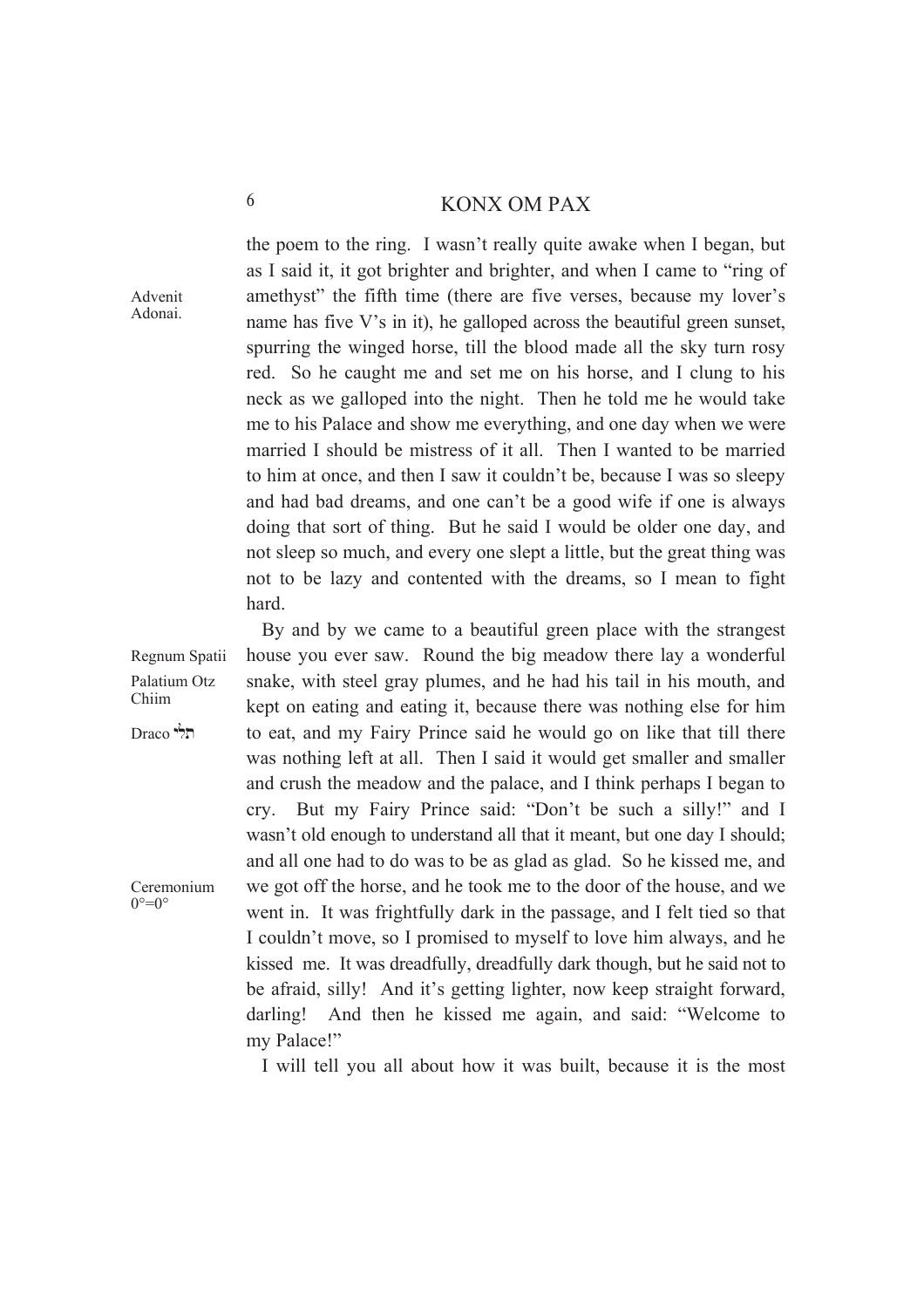beautiful Palace that ever was. On the sunset side were all the baths. and the bedrooms were in front of us as we were. The baths were all of pale olive-coloured marble, and the bedrooms had lemon-coloured everything. Then there were the kitchens on the sunrise side, and they were russet, like dead leaves are in autumn in one's dreams. The place we had come through was perfectly black everything, and only used for offices and such things. There were the most horrid things Qliphoth. everywhere about; black beetles and cockroaches and goodness knows what; but they can't hurt when the Fairy Prince is there. I think a little girl would be eaten though if she went in there alone.

Then he said: "Come on! This is only the Servants' Hall, nearly everybody stays there all their lives." And I said: "Kiss me!" So he said: "Every step you take is only possible when you say that." We came into a dreadful dark passage again, so narrow and low, that Via n vel Crux. is was like a dirty old tunnel, and yet so vast and wide that everything in the whole world was contained in it. We saw all the strange dreams and awful shapes of fear, and really I don't know how we ever got through, except that the Prince called for some splendid strong creatures to guard us. There was an eagle that flew, and beat his Cherubim wings, and tore and bit at everything that came near; and there was a lion that roared terribly, and his breath was a flame, and burnt up the things, so that there was a great cloud; and rain fell gently and purely, so that he really did the things good by fighting them. And there was a bull that tossed them on his horns, so that they changed into butterflies; and there was a man who kept telling everybody to be quiet and not make a noise. So we came at last in the next house of the Palace. It was a great dome of violet, and in the centre the moon shone. She was a full moon, and yet she looked like a woman quite, quite young. Yet her hair was silver, and finer than spiders' webs, and it rayed about her, like one can't say what; it was all too beautiful. In the middle of the hall there was a black stone pillar, from the top of which sprang a fountain of pearls; and as they fell upon the flood, they changed the dark marble to the colour of blood, sancti federis

Domus X. v. Regnum v. Porta 4 Loci secundum Elementa.

Domus IX v. Fundamentum

 $Vod$ v Membrum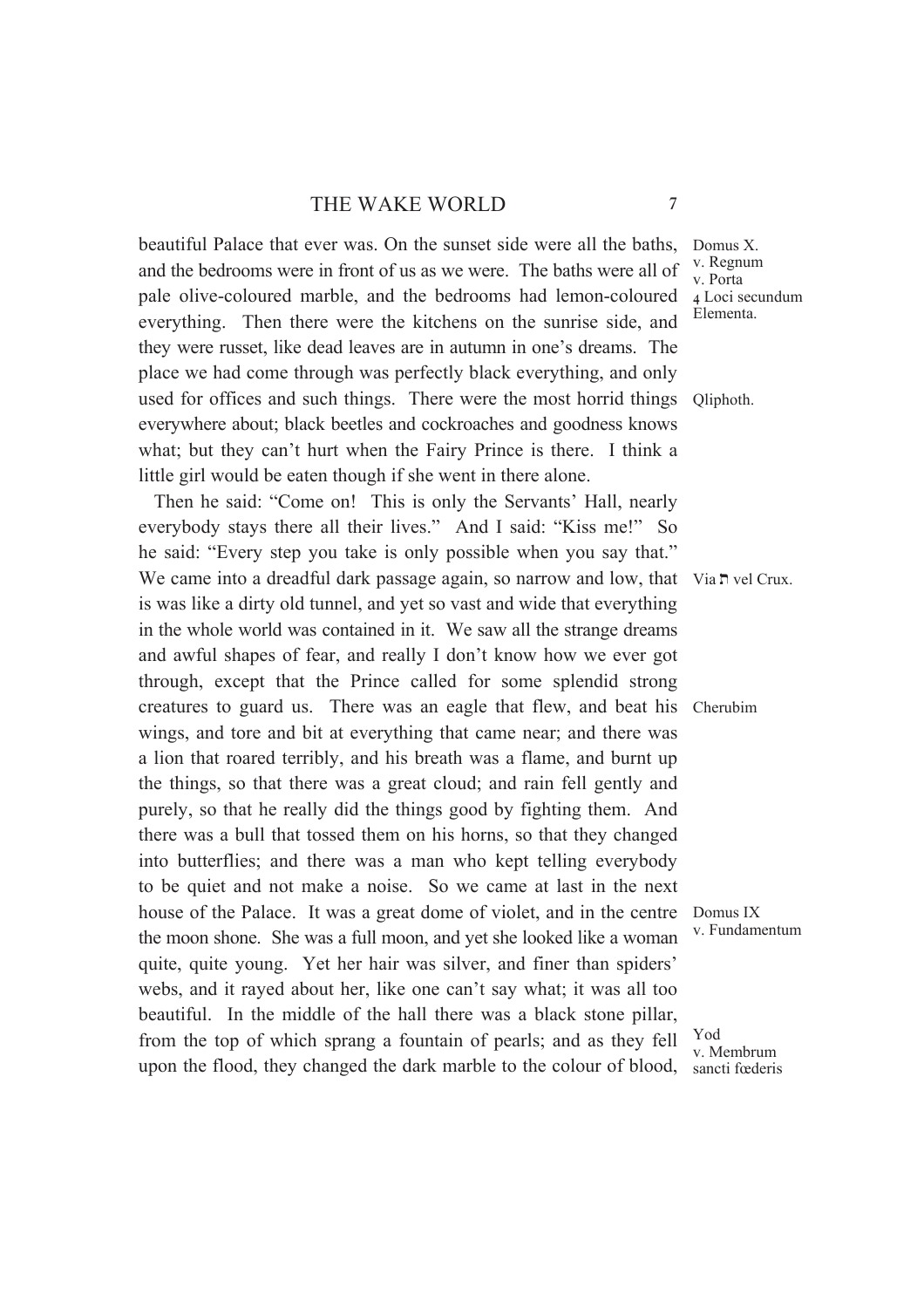and it was like a green universe full of flowers, and little children playing among them. So I said: "Shall we be married in this House?" and he said: "No, this is only the House where the business is carried on. All the Palace rests upon this House; but you are called Lola because you are the Key of Delights. Many people stay here all their lives though." I made him kiss me, and we went on to another passage which opened out of the Servants' Hall. This passage Via  $\mathbf{w}$  v. Dens was all fire and flames and full of coffins. There was an Angel blowing ever so hard on a trumpet, and people getting up out of the coffins. My Fairy Prince said: "Most people never wake up for anything less." So we went (at the same time it was; you see in dreams people can only be in one place at a time; that's the best of being awake) through another passage, which was lighted by the Sun. Yet there Via 7 v. Caput were fairies dancing in a great green ring, just as if it was night. And there were two children playing by the wall, and my Fairy Prince and I played as we went; and he said: "The difference is that we are going through. Most people play without a purpose; if you are travelling it is all right, and play makes the journey seem short." Then we came out into the Third (or Eighth, it depends which way you Domus VIII v. Splendor count them, because there are ten) House, and that was so splendid you can't imagine. In the first place it was a bright, bright, bright orange colour, and then it had flashes of light all over it, going so fast we couldn't see them, and then there was the sound of the sea and one could look through into the deep, and there was the ocean raging beneath one's feet, and strong dolphins riding on it and crying aloud, "Holy! Holy! Holy!" in such an ecstasy you couldn't think, and rolling and playing for sheer joy. It was all lighted by a tiny, weeny, shy little planet, sparkling and silvery, and now and then a wave of fiery chariots filled with eager spearmen blazed through the sky, and my Fairy Prince said: "Isn't it all fine?" But I knew he didn't really mean it, so I said "Kiss me!" and he kissed me, and we went on. He said: "Good little girl of mine, there's many a one stays there all his life." I forgot to say that the whole place was just one mass of books, and

8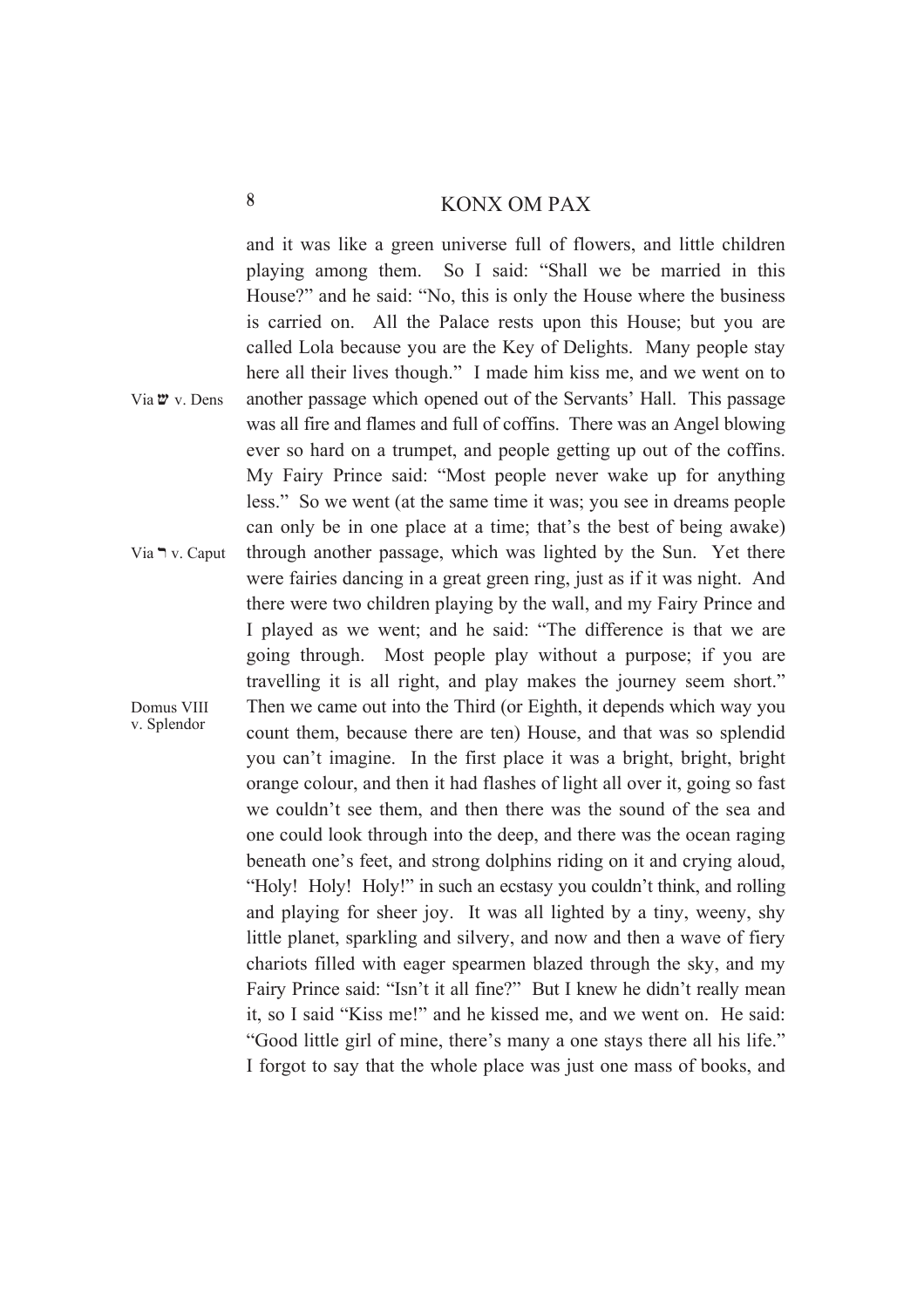people reading them till they were so silly, they didn't know what they were doing. And there were cheats, and doctors, and thieves: I was really very glad to go away.

There were three ways into the Seventh House, and the first was such a funny way. We walked through a pool, each on the arm of a great big Beetle, and then we found ourselves on a narrow winding path. There were nasty Jackals about, they made such a noise, and at the end I could see two towers. Then there was the queerest moon you ever saw, only a quarter full. The shadows fell so strangely, one could see the most mysterious shapes, like great bats with women's faces, and blood dripping from their mouths, and creatures partly wolves and partly men, everything changing one into the other. And we saw shadows like old, old, ugly women, creeping about on sticks, and all of a sudden they would fly up into the air, shrieking the funniest kind of songs, and then suddenly one would come down flop, and you saw she was really quite young and ever so lovely, and she would have nothing on, and as you looked at her she would crumble away like a biscuit. Then there was another passage which was really too secret for anything; all I shall tell you is, there was the most beautiful Goddess that ever was, and she was washing herself in a river of dew. If you ask what she is doing she says: "I'm making thunderbolts." It was only starlight, and yet one could see quite clearly, so don't think I'm making a mistake. The third path is a most terrible passage; it's all a great war, and there's earthquakes and chariots of fire, and all the castles breaking to pieces. I was glad when we came to the Green Palace

It was all built of malachite and emerald, and there was the loveliest gentlest living, and I was married to my Fairly Prince there, and we had the most delicious honeymoon, and I had a beautiful baby, and then I remembered myself, but only just in time, and said: "Kiss me!" And he kissed me and said: "My goodness! But that was a near thing that time; my little girl nearly went to sleep. Most people who reach the Seventh House stay there all their lives, I can tell you."

Via  $\nabla v$ . Cranium

Via **Y** v. Hamus

 $Via \triangleright v OS$ 

Domus VII v. Victoria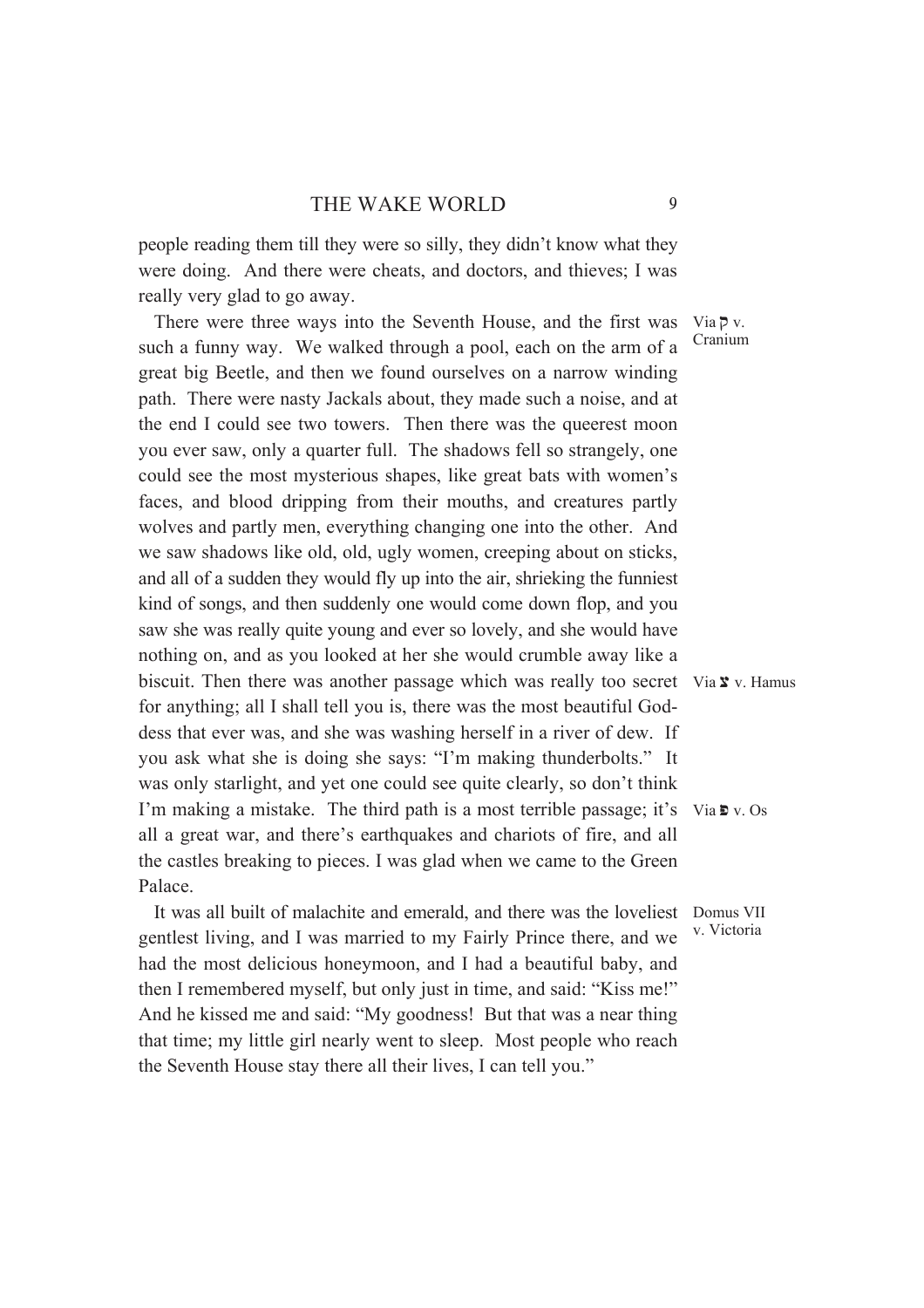It did seem a shame to go on; there was such a flashing green star to light it, and all the air was filled with amber-coloured flames like kissed. And we could see through the floor, and there were terrible lions, like furnaces for fury, and they all roared out: "Holy! Holy! Holy!" and leaped and danced for joy. And when I saw myself in the mirrors, the dome was one mass of beautiful green mirrors, I saw how serious I looked, and that I *had* to go on. I hoped the Fairy Prince would look serious too, because it is most dreadful business going beyond the Seventh House; but he only looked the same as ever. But oh! how I kissed him, and how I clung to him, or I think I should never, never have had the courage to go up those dreadful passages, especially knowing what was at the end of them. And now I'm only a little girl, and I'm ever tired of writing, but I'll tell you all about the rest another time.

> Explicit Capitulum Primum vel De Collegio Externo.

#### **PART II**

I WAS telling you how we started from the Green Palace. There are three passages that lead to the Treasure House of Gold, and all of them are very dreadful. One is called the Terror by Night, and another the Arrow by Day, and the third has a name that people are afraid to hear, so I won't say.

But in the first we came to a mighty throne of grey granite, shaped Via V v. Oculus like the sweetest pussy cat you ever saw, and set up on a desolate heath. It was midnight and the Devil came down and sat in the midst; but my Fairy Prince whispered: "Hush! it is a great secret, but his name is Yeheswah, and he is the Saviour of the World." And that was very

 $I<sub>0</sub>$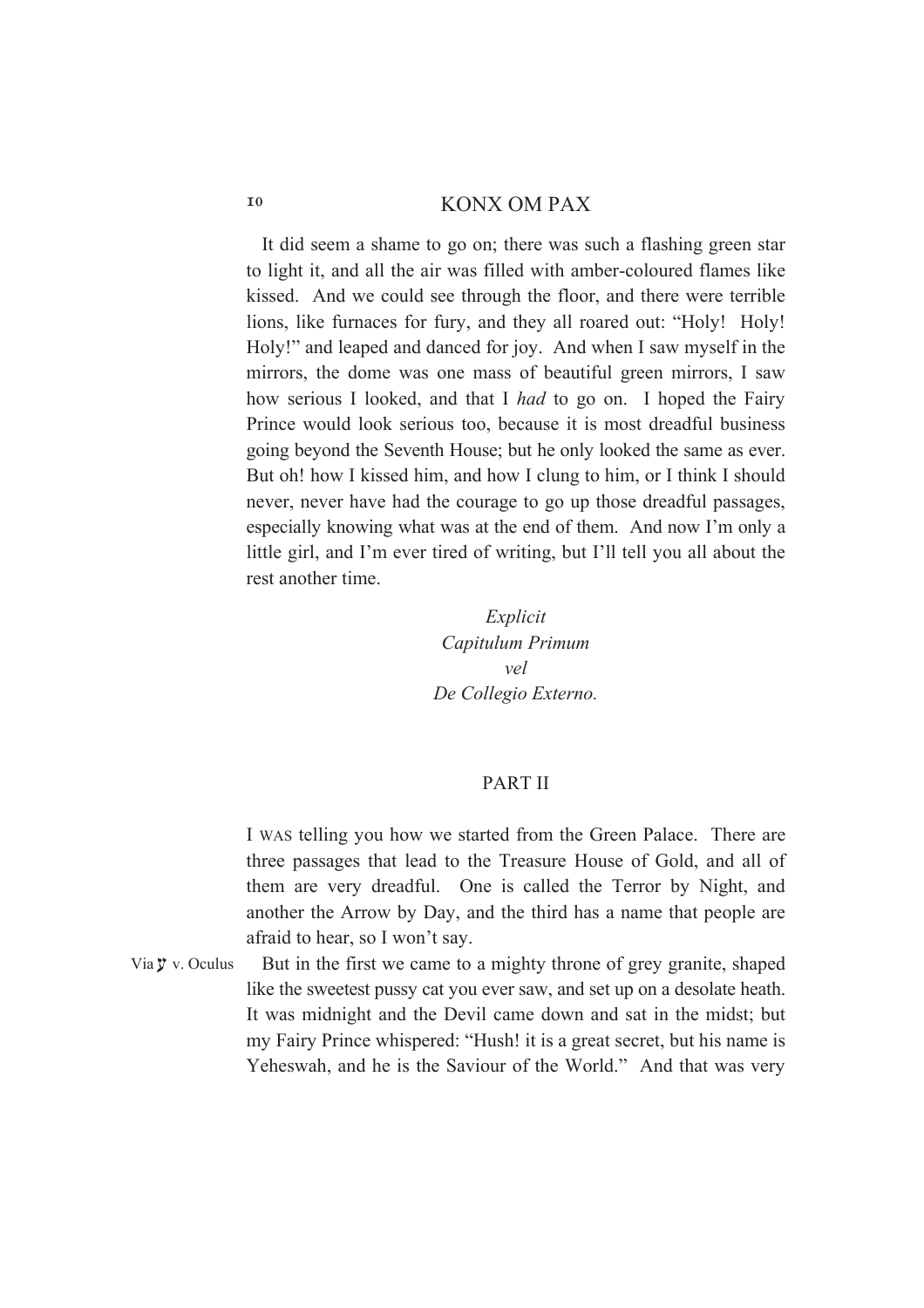funny, because the girl next to me thought it was Jesus Christ, till another Fairy Prince (my Prince's brother) whispered as he kissed her: "Hush, tell nobody ever, that is Satan, and he is the Saviour of the World."

We were a very great company, and I can't tell you all of the strange things we did and said, or of the song we sang as we danced face outwards in a great circle ever closing in on the Devil on the throne. But whenever I saw a toad or a bat, or some horrid insect, my Fairy Prince always whispered: "It is the Saviour of the world," and I saw that it was so. We did all the most beautiful wicked things you can imagine, and yet all the time we knew that they were good and right, and must be done if ever we were to get to the House of Gold. So we enjoyed ourselves very much and ate the most extraordinary supper you can think of. There were babies roasted whole and stuffed with pork sausages and olives; and some of the girls cut off chops and steaks from their own bodies, and gave them to a beautiful white cook at a silver grill, that was lighted with the gas of dead bodies and marshes; and he cooked them splendidly, and we all enjoyed it immensely. Then there was a tame goat with a gold collar, that went about laughing with every one; and he was all shaved in patches like a poodle. We kissed him and petted him, and it was lovely. You must remember that I never let go of my Fairy Prince for a single instant, or of course I should have been turned into a horrid black toad.

Then there was another passage called the Arrow by Day, and there was a most lovely lady all shining with the sun, and moon, and stars, who was lighting a great bowl of water with one hand, by dropping dew on it out of a cup, and with the other she was putting out a terrible fire with a torch. She had a red lion and a white eagle, that she had always had ever since she was a little girl. She had found them in a nasty pit full of all kinds of filth, and they were very savage; but by always treating them kindly they had grown up faithful and good. This should be a lesson to all of us never to be unkind to our pets.

 $V$ ia  $\Box$ v. Sustentaculum

My Fairy Prince was laughing all the time in the third path. There Via Jv. Piscis.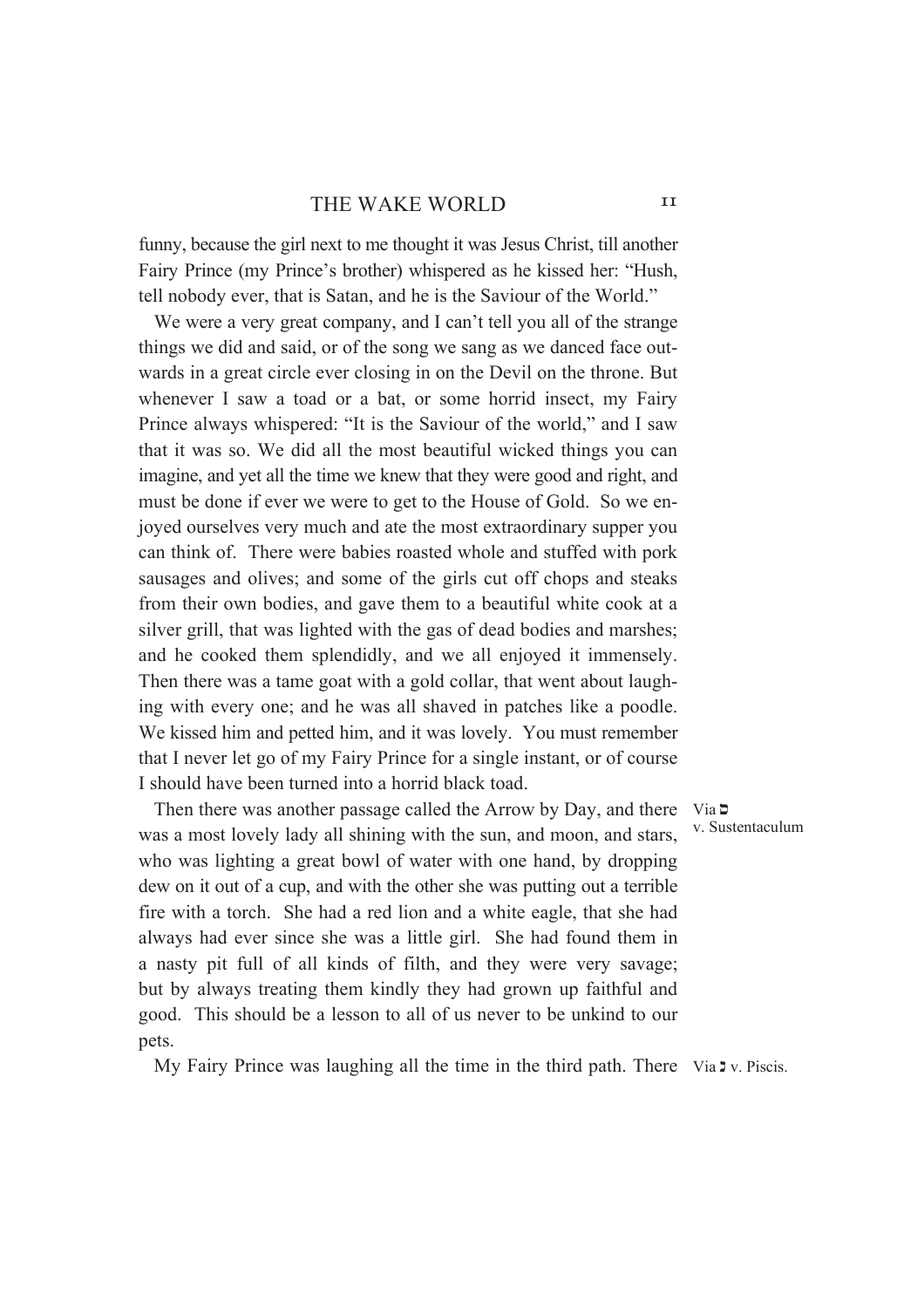was nobody there but an old gentleman who had but his bones on outside, and was trying ever so hard to cut down the grass with a scythe. But the faster he cut it, the faster it grew. My Fairy Prince said: "Everybody that ever was has come along this path, and yet only one ever got to the end of it." But I saw a lot of people walking straight through as if they knew it quite well; he explained, though, that they were really only one; and if you walked through that proved it. I thought that was silly, but he's much older and wiser than I am; so I said nothing. The truth is that it is a very difficult Palace to talk about, and the further you get in, the harder it is to say what you mean because it all has to be put into dream talk, as of course the language of the wake-world is silence.

So never mind! let me go on. We came by and by to the Sixth House. I forgot to say that all those three paths were really one, because they all meant that things were different inside to outside, and so people couldn't judge. It was fearfully interesting; but mind you don't go in those passages without the Fairy Prince. And of course there's the Veil. I don't think I'd better tell you about the Veil. I'll only put your mouth to my head, and your hand—there, that'll tell any body who knows that I've really been there, and it's all true that I'm telling you.

This Sixth House is called the Treasure House of Gold: it's a most mysterious place as ever you were in. First there's a tiny, tiny, tiny doorway, you must crawl through on your hands and knees; and even then I scraped ever such a lot of skin off my back; then you have to be nailed on a red board with four arms, with a great gold circle in the middle, and that hurts you dreadfully. Then they make you swear the most solemn things you ever heard of, how you would be faithful to the Fairy Prince, and live for nothing but to know him better and better. So the nails stopped hurting, because, of course, I saw that I was really being married, and this was part of it, and I was as glad as glad; and at that moment my Fairy Prince put his hand on my head, and I tell you, honour bright, it was more wake up than ever

Domus VI v. Pulchritudo

פרכת

Ceremonium  $5^\circ=6^\circ$ 

Humilitas

Supplicium

 $\overline{12}$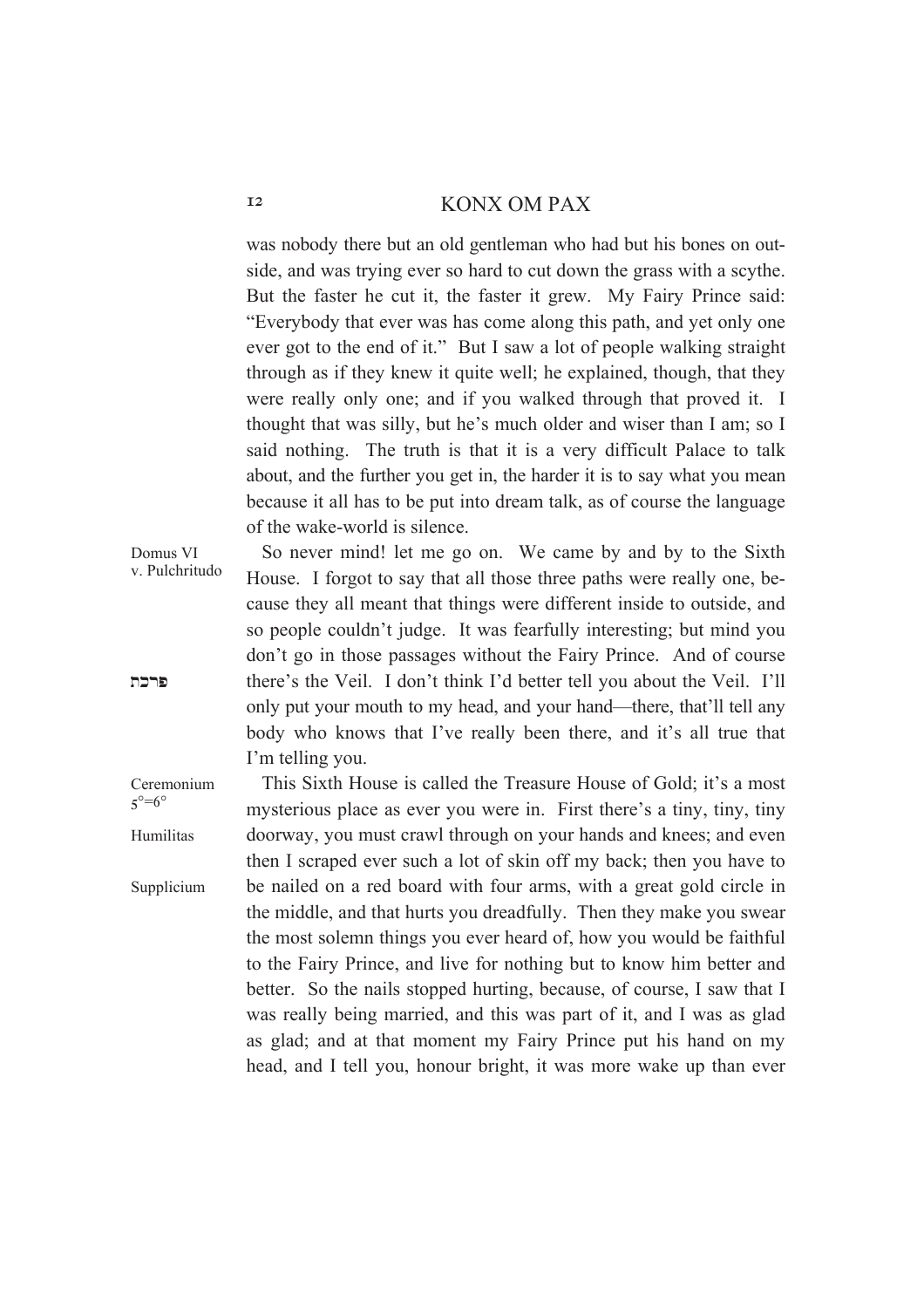before, even than when he used to kiss me. After that they said I could go into the Bride-chamber, but it was only the most curious Sepulchrum room that ever was with seven sides. There was a dreadful red dragon on the floor, and all the sides were painted every colour you can think of, with curious figures and pictures. The light was not like dream light at all; it was wake light, and it came through a beautiful rose in the ceiling. In the middle was a table all covered with beautiful pictures and texts, and there were ever such strange things on it. There was a little crucifix in the middle, all of diamonds and emeralds and rubies, and other precious stones, and there was a dagger with a golden handle, and a cup full of the most delicious wine, and there was a curious coin with the strangest writing on it, and a funny little stick that was covered with flames, like a rose tree is with roses. Beside the strange coin was a heavy iron chain, and I took it and put it round my neck because I was bound to my Fairy Prince, and I would never go about like other people till I found him again. And they took the dagger and dipped it in the cup, and stabbed me all over to show that I was not afraid to be hurt, if only I could find my Fairy Prince. Then I took the crucifix and held it up to make more light in case he was somewhere in the dark corners, but no! Yet I knew he was there somewhere, so I thought he must be in the box, for under the table was a great chest; and I was terribly sad because I felt something dreadful was going to happen. And sure enough, when I had the courage, I asked them to open the box, and the same people that made me crawl through that horrid hole, and lost my Fairy Prince and nailed be to the red board, took away the table and opened the box, and there was my Fairy Prince, quite, quite, dead. If you only knew how sorry I was! But I had with me a walking-stick with wings, and a shining sun at the top that had been his, and I touched him on the breast to try and wake him; but it was no good. Only I seemed to hear his voice saying wonderful things, and it was quite certain he wasn't really dead. So I put the walking-stick on his beast, and another little thing he had which I

**I3** 

Pastos Pratris nostri C.R.C.

Baculum I. Adepti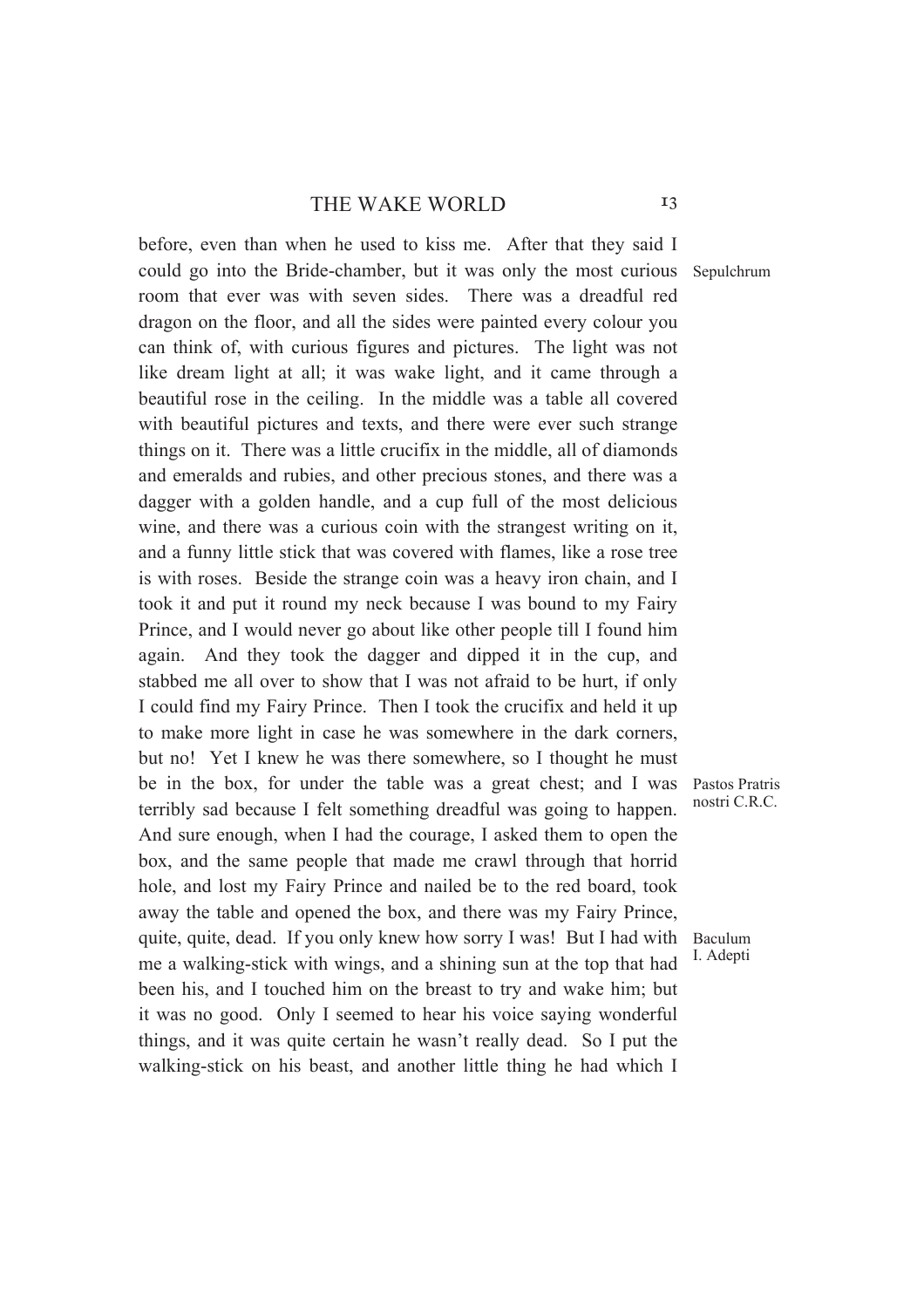Crux Ansata. had forgotten to tell you about. It was a kind of cross with an oval handle that he had been very fond of. But I couldn't go away without something of his, so I took a shepherd's staff, and a little whip with blood on it, and jewels oozing from the blood, if you know what I mean, that they had put in his hands when they buried him. Then I went away, and cried, and cried, and cried. But before I had got very far they called me back; and the people who had been so stern were smiling, and I saw they had taking the coffin out of the little Cur inter mortuos room with seven sides. And the coffin was quite, quite empty. Then they began to tell us all about it, and I heard my Fairy Prince within resurrexit. the little room saying holy exalted things, such as the stars trace in the sky as they travel in the Car called "Millions of Years." Then they took me into the little room, and there was my Fairy Prince standing in the middle. So I knelt down as we all kissed his beautiful feet, and the myriads of eyes like diamonds that were hidden in his feet laughed joy at us. One couldn't lift one's head, for he was too glorious to behold; but he spoke wonderful words like dying nightingales that have sorrowed for the fading of the roses, and pressed themselves to death upon the thorns; and one's whole body became a single eye, so that one saw as if the unborn thought of light Advenit brooded over an eternal sea. Then was light as the lightning flaming out of the east, even unto the west, and it was fashioned as the swiftness of a sword

> By and by one rose up, then one seemed to be quite, quite dead, and buried in the centre of a pyramid of the most brilliant light it is possible to think of. And it was wake-light too; and everybody knows that even wake-darkness is really brighter than the dream-light. So you must just guess what it was like. There was more than that too; I can't possibly tell you. I know too what I.N.R.I. on the Ring meant: and I can't tell you that either, because the dream-language has such a lot of important words missing. It's a very silly language, I think.

By and by I came to myself a little, and now I was really and truly

**I4** 

vivum petes? Non est hic ille;

L. V. X. sub tribus speciebus.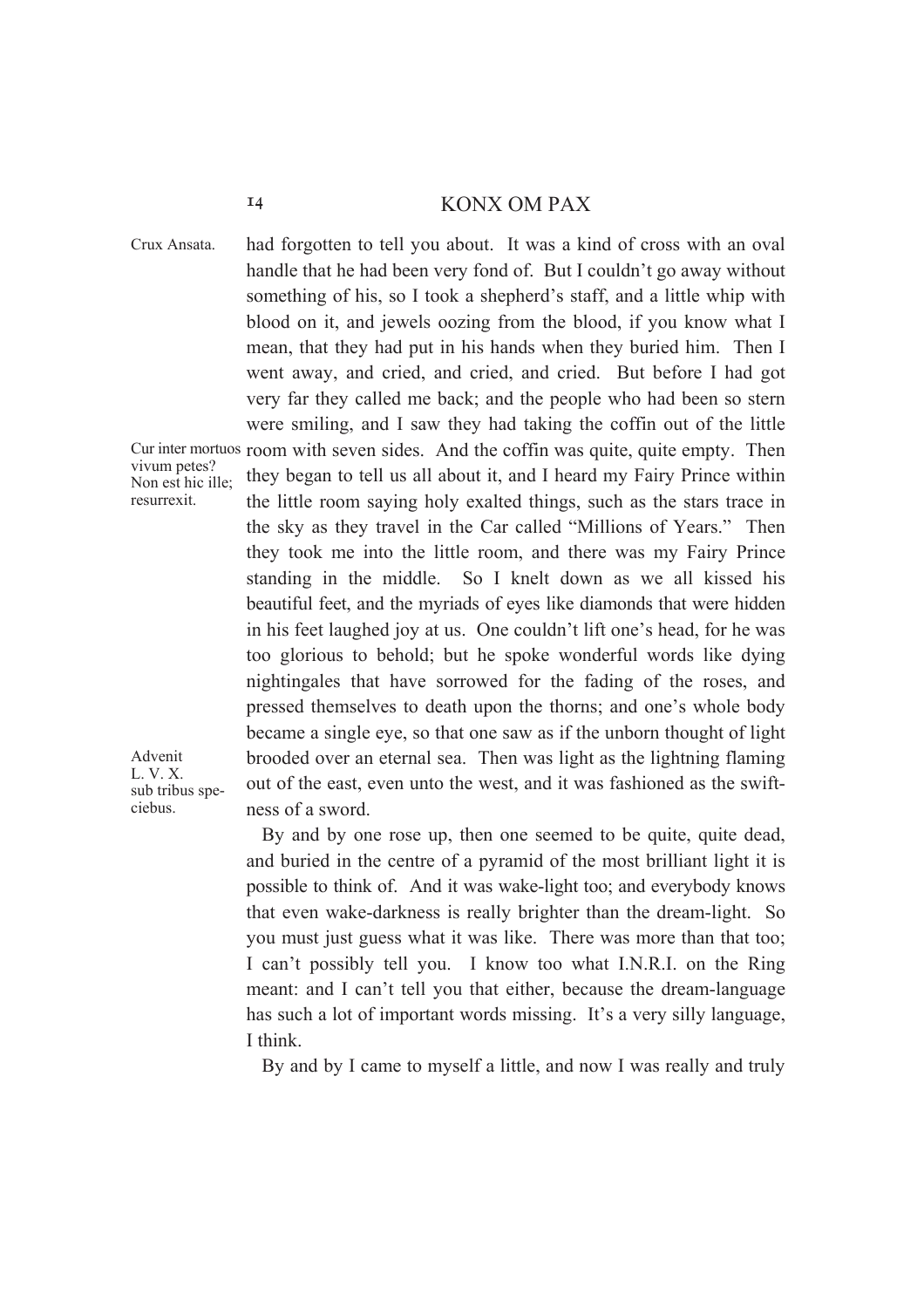married to the Fairy Prince, so I suppose we shall always be near each other now

There was the way out of the little room with millions of changing colours, ever so beautiful, and it was lined with armed men, waving their swords for joy like flashes of lightning; and all about us glittering serpents danced and sang for joy. There was a winged horse ready for us when we came out on the slopes of the mountain. You see the Sixth House is really in a mountain called Mount Abiegnus, only one doesn't see it because one goes through indoors all the way. There's one House you have to go outdoors to get to, because no passage has ever been made; but I'll tell you about that afterwards; it's the Third House. So we got on the horse and went away for our honeymoon. I shan't tell you a single word about the honeymoon.

> Explicit Capitulum Secundum  $v$ *el* De Collegio ad S.S. porta Collegii Interni.

#### PART III

You mustn't suppose the honeymoon is ever really over, because it just isn't. But he said to me: "Princess, you haven't been all over the Palace yet. Your *special* House is the Third, you know, because it's so convenient for the Second where I usually live. The King my Caput candidum Father lives in the First; he's never to be seen, you know. He's very, very old nowadays; I am practically Regent of course. You must never forget that I am really He; only one generation back is not so far, and I entirely represent his thought. Soon," he whispered NON erit NOW ever so softly, "you will be a mother; there will be a Fairy Prince again to run away with another pretty little Sleepy head." Then I saw

Symbolum Hodos Chamelionis Symbola Gladius et Serpens

Mons Abiegnus v. Cavernarum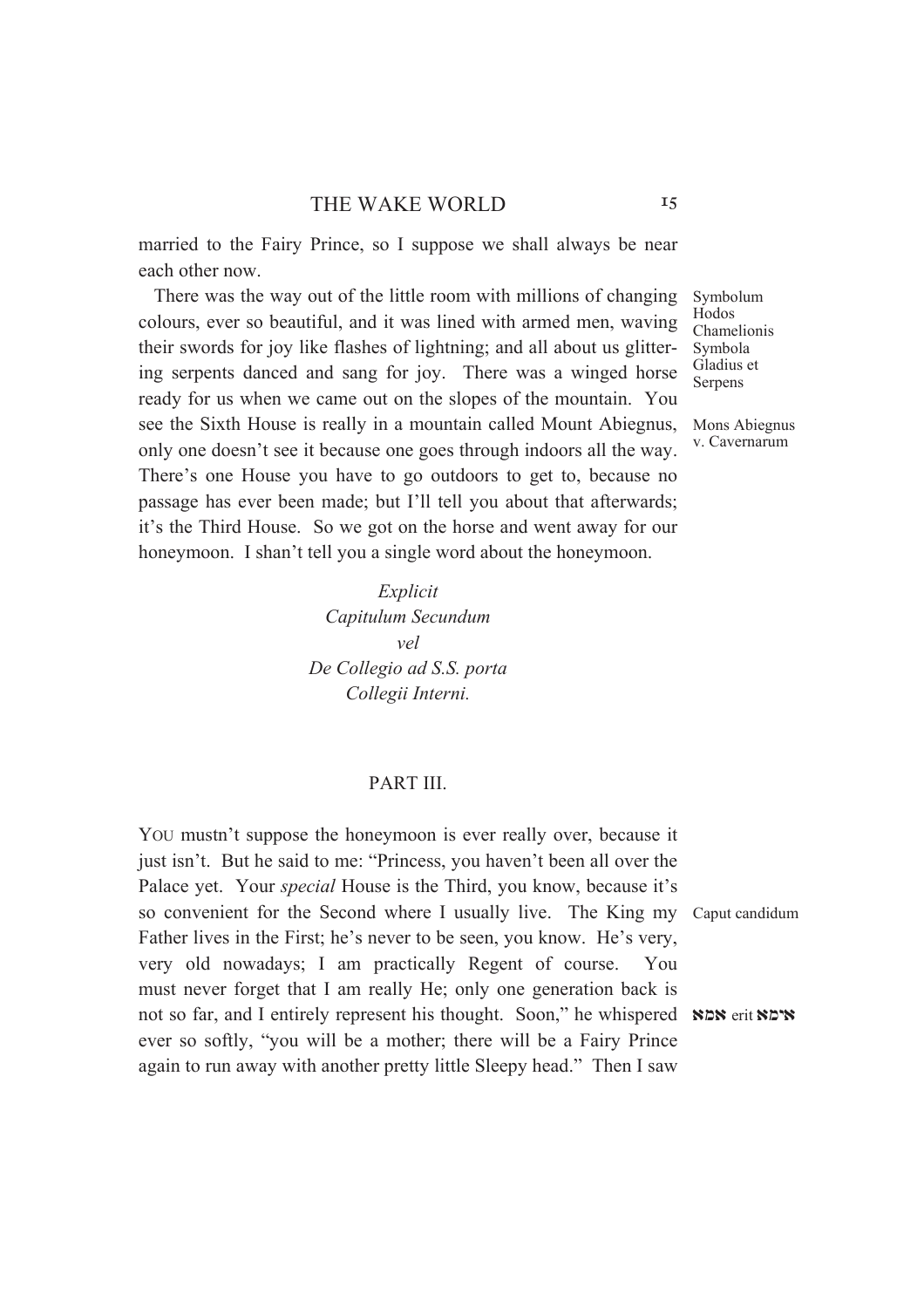Arcanum de Via that when Fairy Princes were really and truly married they became Occulta Fairy Kings; and that I was quite wrong ever to be ashamed of being only a little girl and afraid of spoiling his prospects, because really, you see, he could never become King and have a son a Fairy Prince without me.

> But one can only do that by getting to the Third House, and it's a dreadful journey, I do most honestly assure you.

> There are two passages, one from the Eighth House and one from the Sixth; the first is all water, and the second is almost worse, because you have to balance yourself so carefully, or you fall and hurt vourself.

Via **D** v. Aqua

To go through the first you must be painted all over with blood up to your waist, and you cross your legs, and then they put a rope round one ankle and swing you off. I had such a pretty white petticoat on. and my Prince said I looked just like a white pyramid with a huge red cross on the top of it, which made me ever so glad, because now I knew I should be the Saviour of the World, which is what one wants to be, isn't it? Only sometimes the world means all the other children in the dream, and sometimes the dream itself, and sometimes the wake-things one sees before one is quite, quite awake. The prince tells me that really and truly only the First House where his Father lived was really a wake-House, all the others had a little sleep-House about them, and the further you got the more awake you were, and began to know just how much was dream and how much wake.

Via  $\frac{1}{2}$  v Pertica Then there was the other passage where there was a narrow edge stimulans of green crystal, which was all you had to walk on, and there was a beautiful blue feather balancing on the edge, and if you disturbed the feather there was a lady with a sword, and she would cut off your head. So I didn't dare hardly to breathe, and all round there were thousands and thousands of beautiful people in green who danced and danced like anything, and at the end there was the terrible door of the Domus V Fifth House, which is the Royal armoury. And when we came in the v. Severitas House was full of steel machinery, some red hot and some white hot,

**16**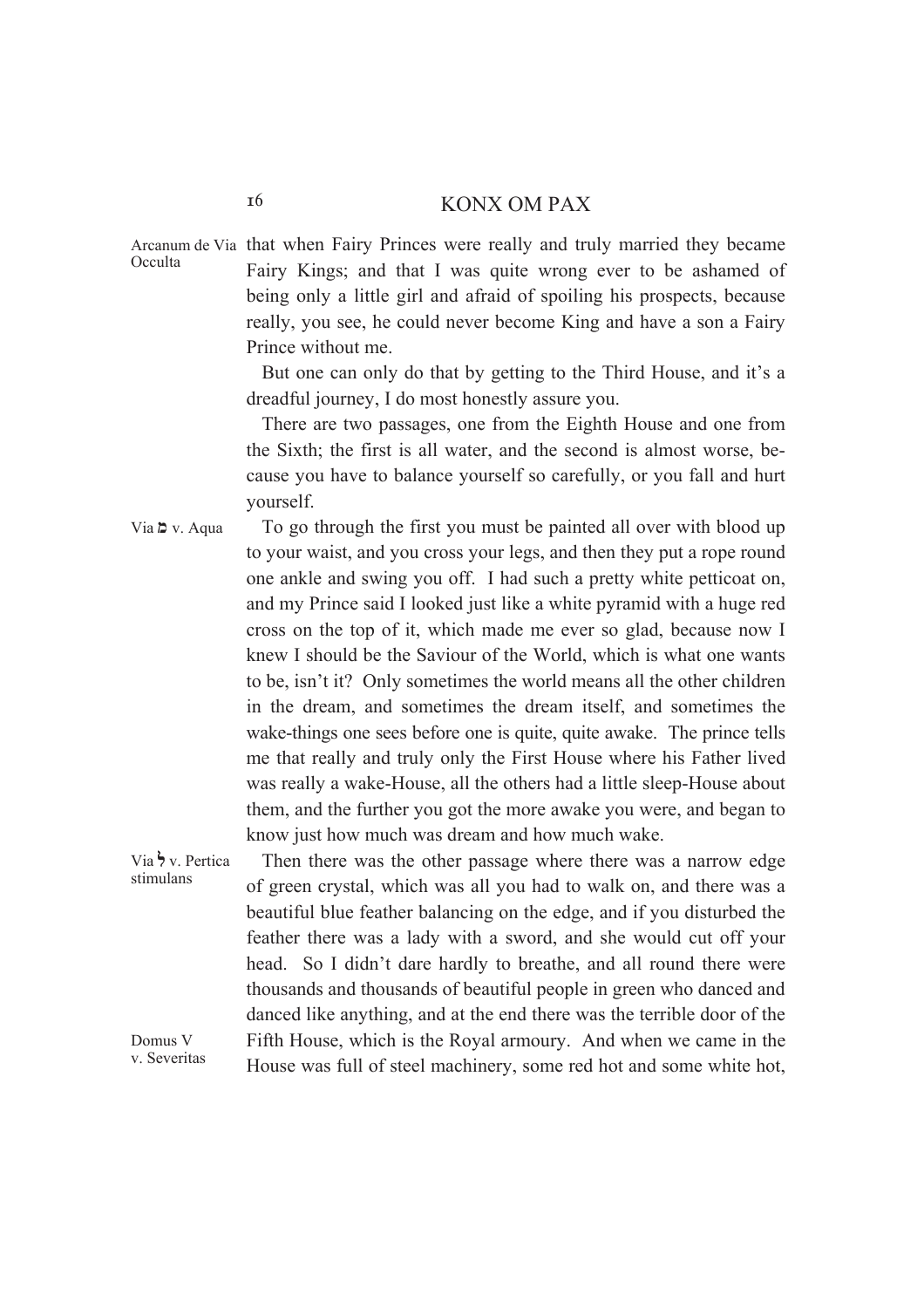and the din was simply fearful. So to get the noise out of my head, I took the little whip and whipped myself till all my blood poured down over everything, and I saw the whole house like a cataract of foaming blood rushing headlong from the flaming and scintillating Star of Fire that blazed and blazed in the candescent dome, and everything went red before my eyes, and a great flame like a strong wind blew through the House with a noise louder than any thunder could possibly be, so that I couldn't hold myself hardly, and I took up the sharp knives of the machines and cut myself all over, and the noise got louder and louder, and the flame burnt through and through me, so that I was very glad when my Prince said: "You wouldn't think it, would you, But there are lots of people who stay here all their sweetheart? lives."

There are three ways into the Fourth House from below. The first Via  $\triangleright$  v. Pugnus passage is a very curious place, all full of wheels and ever such strange creatures, like monkeys and sphinxes and jackals climbing about them and trying to get to the top. It was very silly, because there isn't really any top to a wheel at all; the place you want to get to is the centre, if you want to be quiet. Then there was a really lovely passage, Via 'v. Manus like a deep wood in Springtime, the dearest old man came along who had lived there all his life, because he was the guardian of it, and he didn't need to travel because he belonged to the First House really from the very beginning. He wore a vast cloak, and he carried a lamp and a long stick; and he said that the cloak meant you were to be silent and not say anything you saw, and the lamp meant you were to tell everybody and make them glad, and the stick was like a guide to tell you which to do. But I didn't quite believe that, because I am getting a grown-up girl now, and I wasn't to be put off like that. I could see that the stick was really the measuring rod with which the whole Palace was built, and the lamp was the only light they had to build it by, and the cloak was the abyss of darkness that covers it all up. That is why dream-people never see beautiful things like I'm telling you about. All their houses are built of common red bricks, and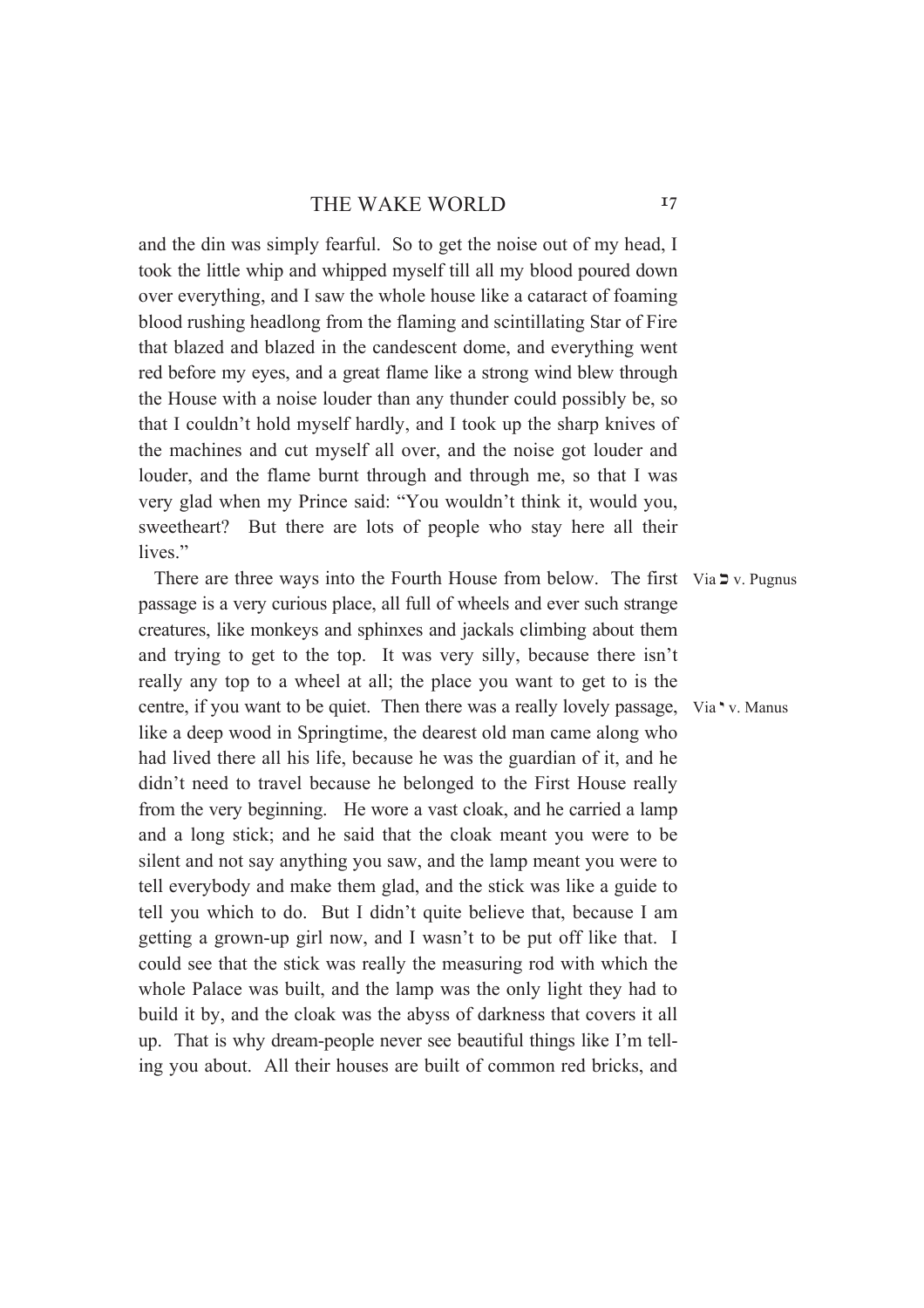they sit in them all day and play silly games with counters, and oh! dear me, how they do cheat and quarrel. When any one gets a million counters, he is no glad you can't think, and goes away and tries to change some of the counters for the things he really wants, and he can't, so you nearly die of laughing, though of course it would be dreadfully sad if it were wake-life. But I was telling you about the Via Dv. Serpens ways to the Fourth House, and the third way is full of lions, and a person might be afraid; only whenever one comes to bite at you, there is a lovely lady who puts her hands in its mouth and shuts it. So we went through quite safely, and I thought of Daniel in the lions' den.

The Fourth House is the most wonderful of all I had ever seen. It Domus IV v. Benignitas is the most heavenly blue mansion; it is built of beryl and amethyst, and lapis lazuli and turquoise and sapphire. The centre of the floor is a pool of purest aquamarine, and in it is water, only you can see every drop as a separate crystal, and the blue tinge filtering through the light. Above there hangs a calm yet mighty globe of deep sapphirine blue. Round it there were nine mirrors, and there is a noise that means when you understand it, "Joy! Joy! Joy!" There are violet flames darting through the air, each one a little sob of happy love. One began to see what the dream-world was really for at last; every Ratio Naturæ Naturatæ time any one kissed any one for real love, that was a little throb of violet flame in this beautiful House in the Wake-World And we bathed and swam in the pool, and were so happy you can't think. But they said: "Little girl, you must pay for the entertainment." If forgot to tell you there was music like fountains make as they rise and fall, only of course much more wonderful than that.] So I asked what I must pay, and they said: "You are now mistress of all these houses Adeptum Oportet Rationis from the Fourth to the Ninth. You have managed the Servants' Hall Facultatem well enough since your marriage; now you must manage the others, Regnare because till you do you can never go on to the Third House. So I said: "It seems to me that they are all in perfectly good order." But they took me up in the air, and then I saw that the outsides were

**18**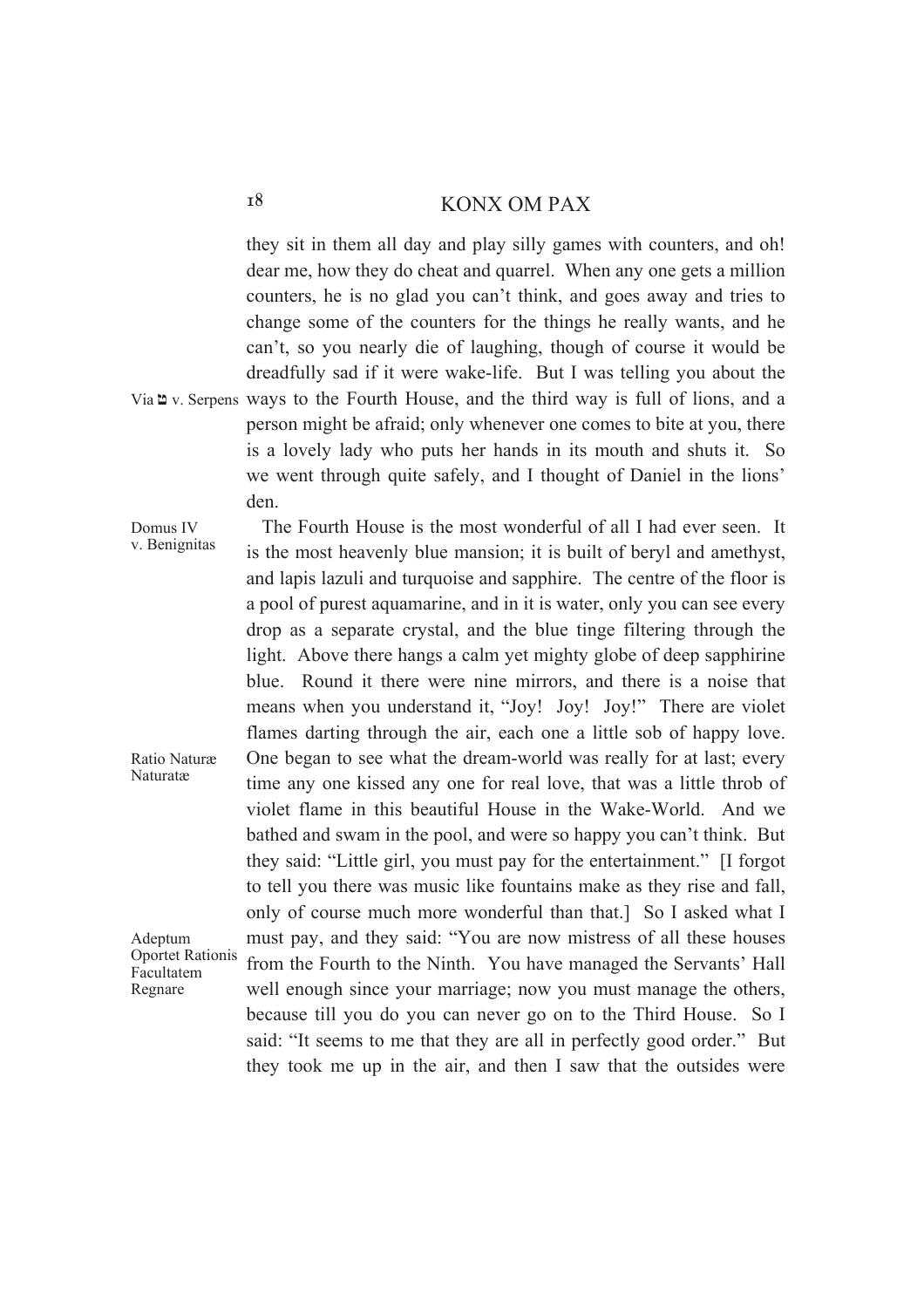horribly disfigured with great advertisements, and every single house had written all over it:

#### **FIRST HOUSE**

This is his Majesty's favourite Residence. No other genuine. Beware of worthless imitations. Come in HERE and spend life! Come in HERE and see the Serpent eat his Tail!

So I was furious, as you may imagine, and had men go and put all the proper numbers on them, and a little sarcastic remark to make them ashamed; so they read:

Fifth House, and mostly dream at that.

Seventh House. External splendour and internal corruption and so on. And on each one I put "No thoroughfare from here to the First House. The only way is out of doors. By order."

This was frightfully annoying, because in the old days we could walk about inside everywhere, and not get wet if it rained, but nowadays there isn't any way from the Fourth to the Third House. You Chijm could go of course by chariot from the Fifth to the Third, or through the House where the twins live from the Sixth to the Third, but that isn't allowed unless you have been to the Fourth House too, and go from there at the same time.

It was here they told me what T.A.R.O. on the ring meant. First it means gate, and that is the name of my Fairy Prince, when you spell it in full letter by letter.

There are seventy-eight parts to it, which makes a perfect plan of Cartae Tarot the whole Palace, so you can always find your way, if you remember to say T.A.R.O. Then you remember I.N.R.I. was on the ring too. I.N.R.I. is short for L.V.X., which means the brilliance of the widewide-wake Light, and that too is the name of my Fairy Prince only spelt short.

The Romans said it had sixty-five parts, which is five times thirteen,

Gladium, quod omnibus viis custodet portas Otz

Nomen **אי** Nomen ADNI אלף . דלת לוץ . יוד

v. Ægyptiorum  $I.N.R.I. =$  $.5.7.2 =$  $m \cdot m \cdot \odot =$  $I.A.O. =$ L.V.X.  $575 = 65$  $L.V.X. = LXV$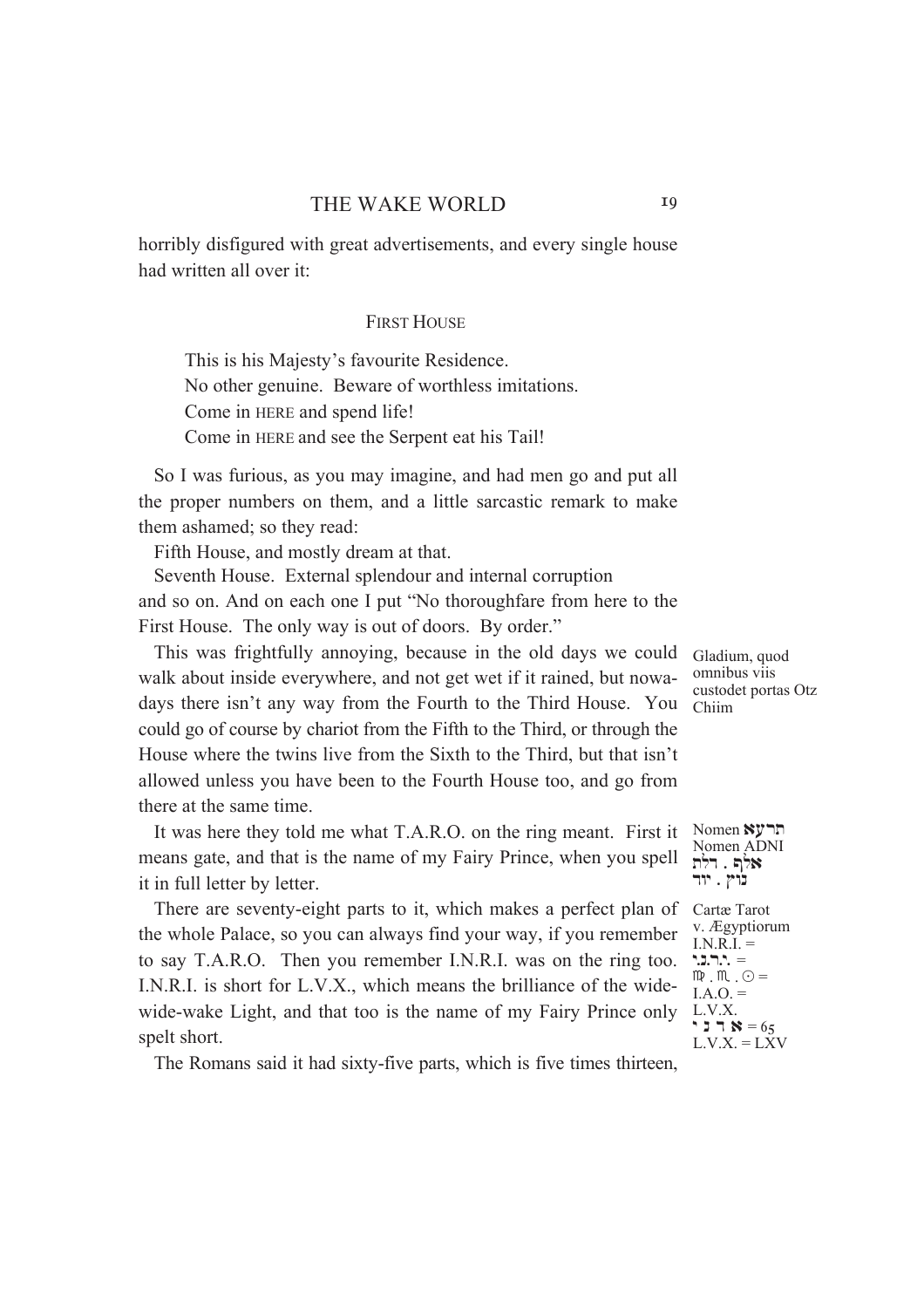and seventy-eight is six times thirteen. To get into the Wake World you must know your thirteen times table quite well. So if you take them both together that makes eleven times thirteen, and then you say "Abrahadabra," which is a most mysterious word, because it has eleven letters in it. You remember the Houses are numbered both ways, so that the Third House is called the Eighth House too, and the Fifth the Sixth, and so on. But you can't tell what lovely things that means till you've been through them all, and got to the very end. So when you look at the ring and see I.N.R.I. and T.A.R.O. on it that means that it is like a policeman keeping on saying "Pass along, please!" I would have liked to stay in the Fourth House all my life, but I began to see it was just a little dream House too; and I couldn't rest, because my own House was the very next one. But it's too awful to tell you how to get there. You want the most fearful lot of courage, and there's nobody to help you, nobody at all, and there's no proper passage. But it's frightfully exciting, and you must wait till next time before I tell you how I started on that horrible journey and if I ever got there or not.

> **Explicit Capitulum** Tertium vel de Collegio Interno

#### PART IV

Now I shall tell you about the chariot race in the first passage. The Via  $\overline{\mathbb{L}}$  v. Vallum chariot is all carved out of pure, clear amber, so that electric sparks fly about as the furs rub it. The whole cushions and rugs are all beautiful soft ermine fur. There is a canopy of bright blue with stars (like the sky in the dream world), and the chariot is drawn by two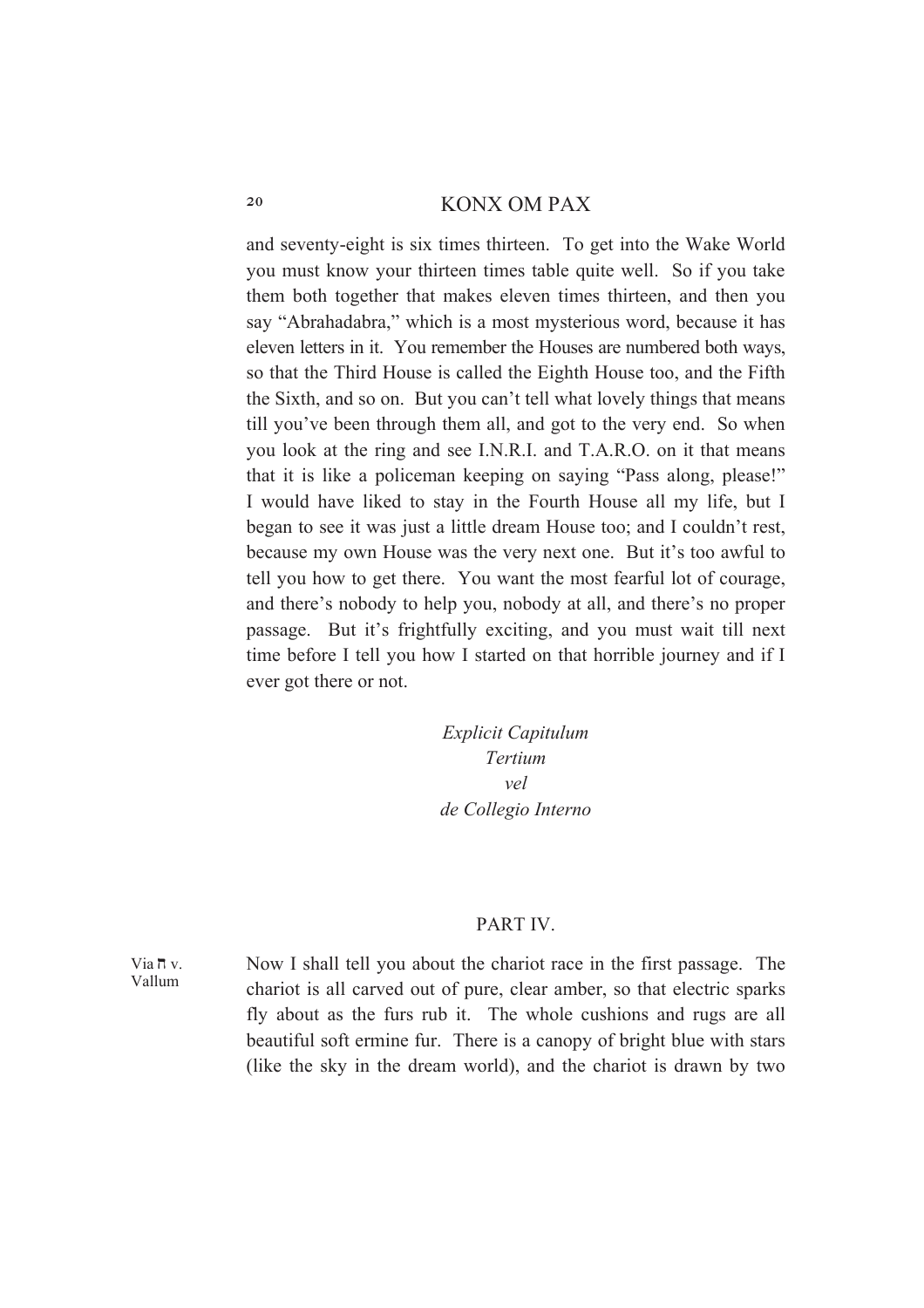sphinxes, one black and one white. The charioteer is a most curious person; he is a great big crab in the most lovely glittering armour, and he can just drive! His name in the mysterious name I told you about with eleven letters in it, but be call him Jehu for short, because he's only nineteen years old. It's important to know though because this journey is the most difficult of all, and without the chariot one couldn't ever do it, because it is so far—much further than the heaven is from the earth in the dream world.

The passage where the twins live is very difficult too. They are two sisters; and one is very pure and good, and they other is a horrid fast woman. But that just shows you how silly dream language is really there is another way to put it: you can say they are two sisters, and one is very silly and ignorant, and the other has learnt to know and enjoy.

Now when one is a Princess it is very important to have good manners, so you have to go into the passage, and take one on each arm, and go through with them singing and dancing; and if you hurt the feelings of either of them the least little bit in the world it would show you were not really a great lady, only a dress lady, and there is a man with a bow and arrow in the air, and he would soon finish you, and you would never get to the Third House at all

But the real serious difficulty is the outdoors. You have to leave the House of Love, as they call the Fourth House. You are quite, quite naked: you must take off your husband-clothes, and your babyclothes, and all your pleasure clothes, and your skin, and your flesh, and your bones, every one of them must come right off. And then you must take off your feelings clothes; and then your idea clothes; and then what we call your tendency clothes which you have always worn, and which make you what you are. After that you take off your consciousness clothes, which you have always thought were your very own self, and you leap out into the cold abyss, and you can't think how lonely it is. There isn't any light, or any path, or anything to

Nomen **א'הוא** = 22  $22 \times 10 = 418 =$ Abrahadabra

Via t v. Gladius

Via quæ non est. Vaginæ Ouinque Animæ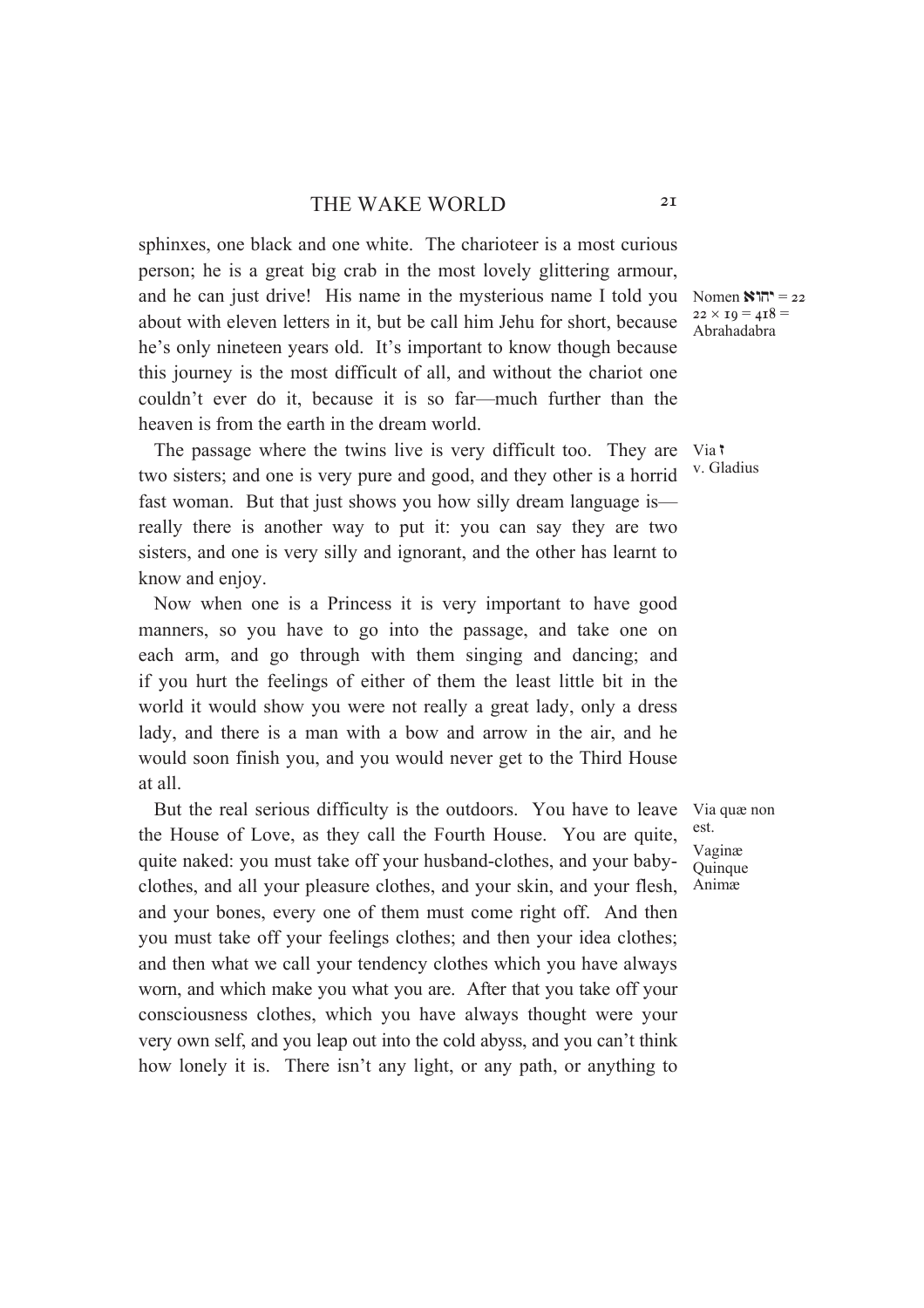catch hold of to help you, and there is no Fairy Prince any more; you can't even here his voice calling to you to come on. There's nothing to tell you which way to go, and you feel the most horrible sensation of falling away from everything that ever was. You've got no nothing at all; you don't even know how awful it is. You would turn back if you could only stop falling; but luckily you can't. So you fall and fall faster and faster; and I can't tell you any more.

The Third House is called the House of Sorrow. They gave me new Domus III v. Intellectio clothes of the queerest kind, because one never thinks of them as one's own clothes, but only as clothes. It is a House of utmost Darkness. Abest Egoitas There is a pool of black solemn water in the shining obsidian, and one is like a vast veiled figure of wonderful beauty brooding over Ego est Non-ego the sea; and by and by the Pains come upon one. I can't tell you Puerperium anything about the Pains. Only they are different from any other pains, because they start from inside you, from a deeper, truer kind of you than you ever knew. By and by you see a tremendous blaze of a new sun in the Sixth House, and you are as glad as glad as glad; and there are millions of trumpets blown, and voices crying: "Hail to the Fairy Prince!" meaning the new one that you have had for your baby; and at that moment you find you are living in the first Three Houses all at once, for you feel the delight of your own dear Prince and his love; and the old King stirs in his Silence in the First House, and thousands of millions of blessings shoot out like rays of light, and everything is all harmony and beauty below, and crowned about with the crown of twelve stars, which is the only way you can put it into dream talk. Vita Adepti Now you don't need to struggle to go on any more, because

you know already that all the House is one Palace, and you move about in your own wake world, just as is necessary. All the paths up Via 1 v. Clavus to the Second House open—the path of the Hierophant with the flaming star and the incense in the vast cathedral, and the path of the Via  $\overline{\mathbf{u}}$  v. Fenstra Mighty Ruler, who governs everything with his orb and his crown Via 7 v. Porta and his sceptre. There is the path of the Queen of Love which is

 $22$ 

Partus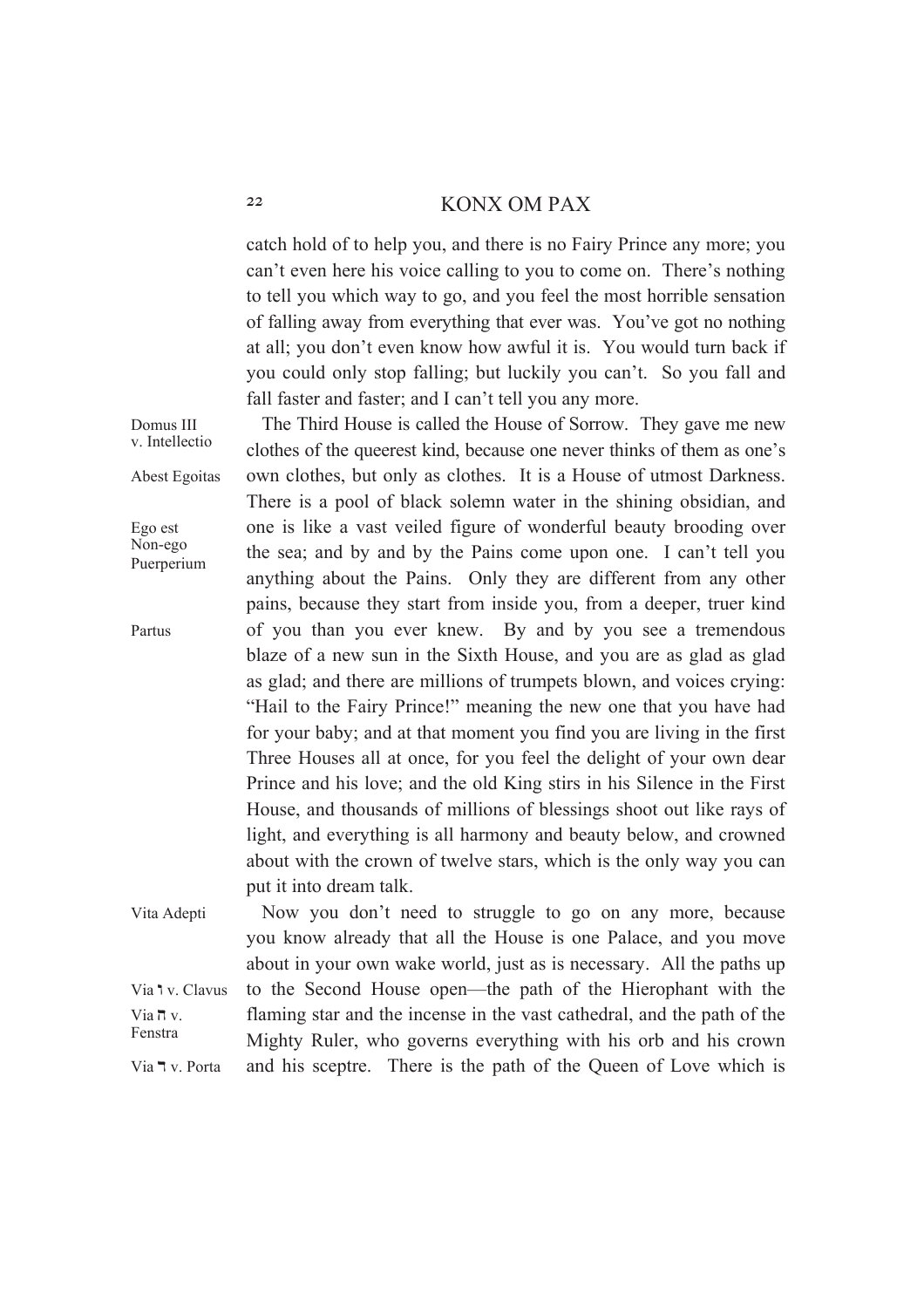more beautiful than anything, and along it my own dear lover passes to my bridal chamber. Then there are the three ways to the Holy House of the Old King, the way by which he is joined with the new Fairy Prince, where dwells a moonlike virgin with an open book, and always, always reads beautiful words therein, smiling mysteriously through her shining veil, woven of sweet thoughts and pure kisses. And there is the way by which I always go to the King, my Father, Via  $\geq$  v. Domus. and that passage is built of thunder and lightning; but there is a holy Magician called Hermes, who takes me through so quickly that I arrive sometimes even at the very moment that I start. Last of all is the most mysterious passage of them all, and if any of you saw it you Via  $\mathbf{\hat{s}}$  v. Bos would think there was a foolish man in it being bitten by crocodiles and dogs, and carrying a sack with nothing any use in it at all. But really it is the man who meant to wake up, and did wake up. So that is his House, he is the old King himself, and so are you. So he wouldn't care what any one thought he was.

Really all the passages to the first Three Houses are very useful; all the dream-world and the half-dream world, and the Wake-world are governed from these passages.

I began to see now how very unreal even the Wake-world is, because there is just a little dream in it, and the right world is the Wide-Wide-Wide-Wake-World. My lover calls me little Lola Wideawake, not Lola Daydream any more. But it is always Lola, because I am the Key of Delights. I never told you about the first two houses, and really you wouldn't understand. But the Second House is gray, because the light and dark flash by so quick it's all blended into one; and in it lives my lover, and that's all I care about.

The First House is so brilliant that you can't think; and there, too, is my lover and I when we are one. You wouldn't understand that either. And the last thing I shall say is that one begins to see that there isn't really quite a Wide-Wide-Wide-Wake-World till the Serpent outside has finished eating up his tail, and I don't really and truly understand that myself. But it doesn't matter; what you must

Via  $1v$ . Camelus

Domus II v. Sapientia.

Domus I v. Corona Summa

23